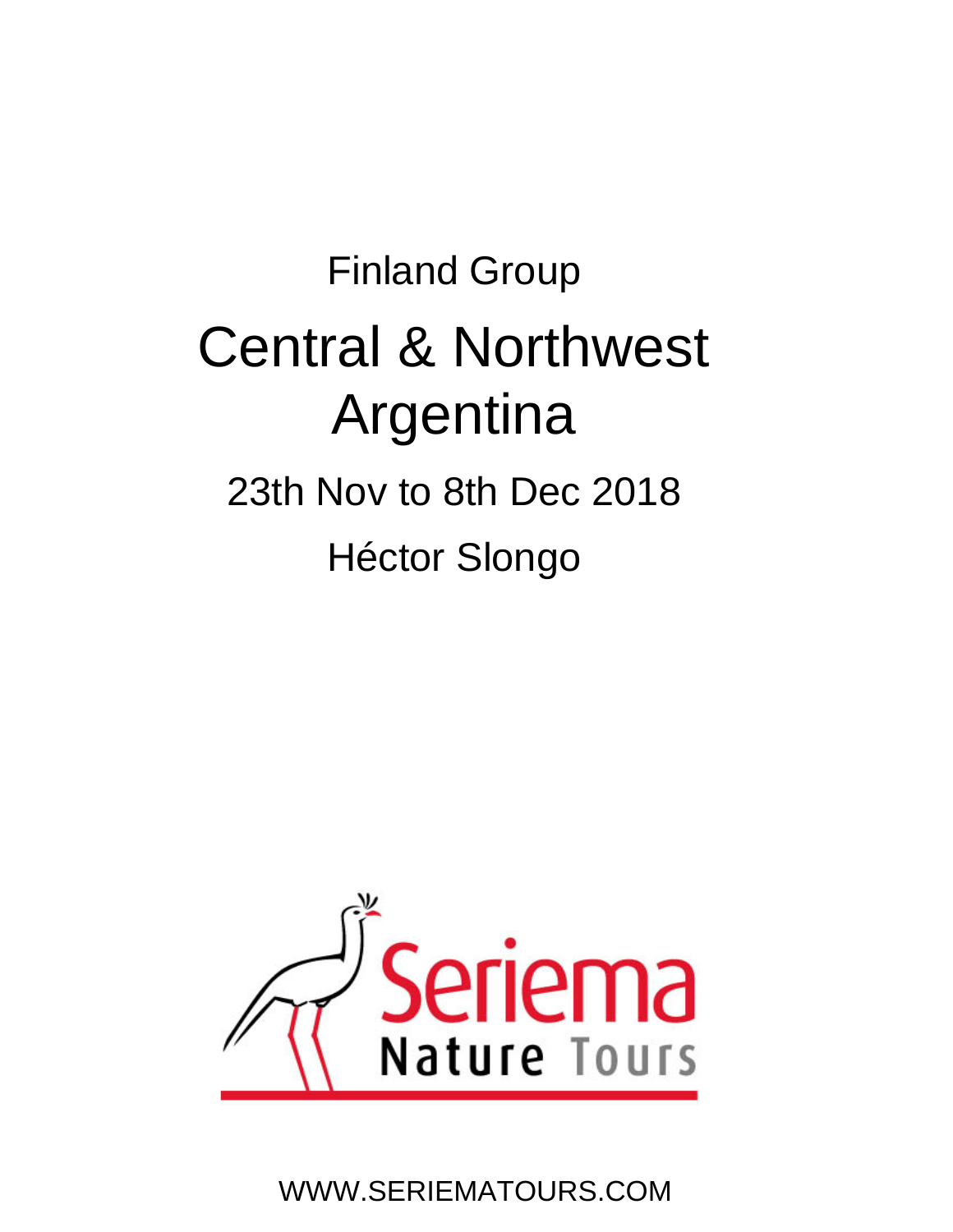#### **INTRODUCTION**

Our group from Finland landed in the city of Buenos Aires, the capital of Argentina. Right after moving to downtown, we went birding to Costanera Sur Nature Reserve, a hidden treasure with an impressive bird list of nearly 350 species, located just a few minutes from our hotel and in front of the River Plate. Here we saw some nice birds such as Black-and-Rufous Warbling-Finch, Freckle-breasted Thornbird, Ringled Teal, Rosy‐billed Pochard and Masked Gnatcatcher. We then flew to the province of Córdoba, located at the centre of Argentina. A mixture of habitats are typical for this area covered in woodlands, shrubs, semi-deserts and agricultural land, dominated to the West by a mountain range. Here, some endemic species and subspecies evolved in isolation from their main populations in the Andes range: Cordoba Cinclodes and Olrog's Cincodes are the two main targets there and we had great views. The thorny forest and scrubland found at the mountain foothills is locally known as the Sierran Chaco, and it treated us with some specialities such as Black‐bodied Woodpecker, Crested Gallito, Scimitar‐billed Woodcreeper and the magnificent Olive‐crowned Crescentchest. Our next birding area was a huge Saltflat known as "Salinas Grandes" where we found another endemic, the Salinas Monjita, and another speciality, the Spot‐winged Falconet.

We then moved to Tafi del Valle, a village nestled on a valley amongst the high peaks of the Aconquija mountain range. Here we went to find more endemic and near endemic species, and without much effort we added Tucuman Mountain‐Finch, Yellow‐striped Brush‐Finch, White‐browed Tapaculo and the very charismatic Rufous‐throated Dipper.

South of the city of Salta, the "Monte" desert habitats ‐an endemic biome of Argentina‐ produced Sandy Gallito, Burrowing Parrot and White-throated Cacholote. A day trip climbing the inter Andean valleys on the way to Cachi added to the list some range restricted species, like Rufous‐bellied Mountain‐Tanager, Zimmer's Tapaculo and Maquis Canastero.

The next few days were spent in the magnificent Altiplano in the extreme North of the Province of Jujuy. Starting at about 3000m, this beautiful area is very rich in avian species. Here we found Lesser Rhea, Andean and James's Flamingos, Andean Avocet and Giant Coot. A short trip to the higher parts (about 4200m) gave us the opportunity to find Red‐backed Sierra‐Finch, Black‐fronted Ground‐Tyrant, Slender‐billed Miner and Puna Tinamou. But the day's star was a the spectacular Diademed Sandpiper‐ Plover, which we found on a nest with eggs and chicks!

We finished our amazing adventure birding the Montane Forest habitats near Yala, where we found the range‐restricted Red‐faced Guan, Fulvous‐headed Brush‐Finch. A night trip treated us with the magnificent Lire‐tailed Nightjar.

We felt full of great memories as the trip approached its conclusion. This part of Argentina treated us with a great birding experience, above our expectations... and lots of great photos to prove it! The vast expanses of natural and diverse habitats, beautiful scenery and a rich Andean culture ‐food, ancient native customs and people‐ will also linger long in our memory.

#### REFERENCES USED ON THE LIST

i = INTRODUCED | e = ENDEMIC SPECIES | eb = ENDEMIC BREEDER | ne = NEAR ENDEMIC Global threat categories by BirdLife international:

CR = CRITICAL | EN = ENDANGERED | VU = VULNERABLE | NT = NEAR THREATENED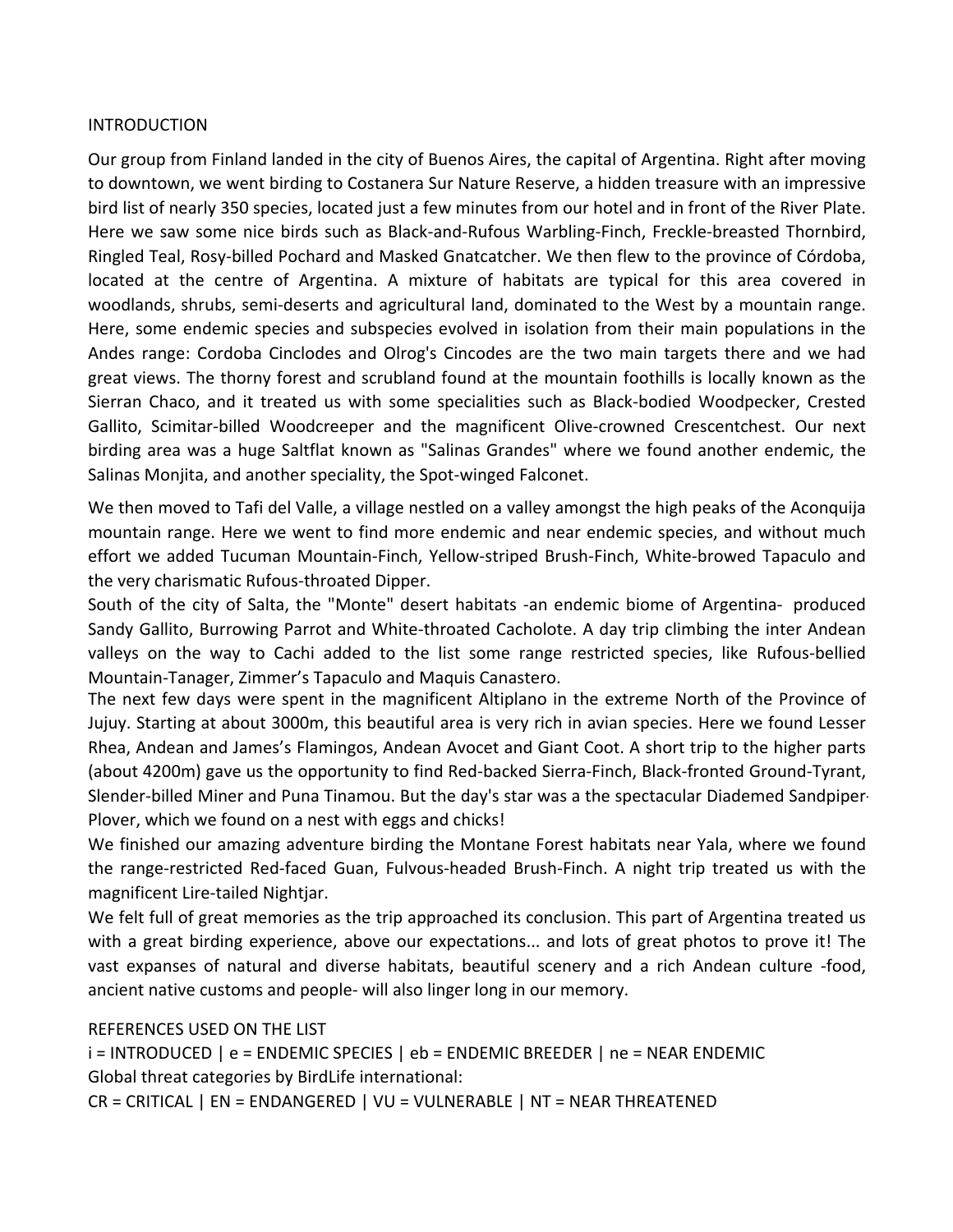| <b>NUM</b>     | <b>REF</b>      | <b>ENGLISH NAME</b><br><b>Family Rheidae (Rheas)</b>            | <b>LATIN NAME</b>                      |
|----------------|-----------------|-----------------------------------------------------------------|----------------------------------------|
| $\mathbf{1}$   | <b>NT</b>       | Lesser Rhea                                                     | Rhea pennata                           |
|                |                 | <b>Family Tinamidae (Tinamous)</b>                              |                                        |
| 2              |                 | Tataupa Tinamou                                                 | Crypturellus tataupa                   |
| 3              |                 | Huayco Tinamou                                                  | Rhynchotus maculicollis                |
| $\overline{4}$ |                 | Ornate Tinamou                                                  | Nothoprocta ornata                     |
| 5              |                 | <b>Brushland Tinamou</b>                                        | Nothoprocta cinerascens                |
| 6              |                 | Andean Tinamou                                                  | Nothoprocta pentlandii                 |
| $\overline{7}$ |                 | Spotted Nothura                                                 | Nothura maculosa                       |
| 8              | ne              | Elegant Crested-Tinamou                                         | Eudromia elegans                       |
| 9              |                 | Puna Tinamou                                                    | Tinamotis pentlandii                   |
|                |                 | <b>Family Anhimidae (Screamers)</b>                             |                                        |
| 10             |                 | Southern Screamer                                               | Chauna torquata                        |
| 11             |                 | Family Anatidae (Ducks, Geese, Swans)<br>Fulvous Whistling-Duck | Dendrocygna bicolor                    |
| 12             |                 | White-faced Whistling-Duck                                      | Dendrocygna viduata                    |
| 13             |                 | <b>Black-necked Swan</b>                                        | Cygnus melanocoryphus                  |
| 14             |                 | Coscoroba Swan                                                  | Coscoroba coscoroba                    |
| 15             |                 | Andean Goose                                                    | Chloephaga melanoptera                 |
| 16             |                 | <b>Ringed Teal</b>                                              | Callonetta leucophrys                  |
| 17             |                 | <b>Brazilian Teal</b>                                           | Amazonetta brasiliensis                |
| 18             |                 | <b>Torrent Duck</b>                                             | Merganetta armata                      |
| 19             |                 | <b>Crested Duck</b>                                             | Lophonetta specularioides              |
| 20             |                 | <b>Yellow-billed Teal</b>                                       | Anas flavirostris                      |
| 21             |                 | <b>Yellow-billed Pintail</b>                                    | Anas spinicauda                        |
| 22             |                 | White-cheeked Pintail                                           | Anas bahamensis                        |
| 23             |                 | Puna Teal                                                       | Anas puna                              |
| 24             |                 | <b>Silver Teal</b>                                              | Spatula versicolor                     |
| 25<br>26       |                 | Cinnamon Teal<br>Red Shoveler                                   | Spatula cyanoptera<br>Spatula platalea |
| 27             |                 | Rosy-billed Pochard                                             | Netta peposaca                         |
| 28             |                 | <b>Black-headed Duck</b>                                        | Heteronetta atricapilla                |
| 29             |                 | Ruddy-Duck                                                      | Oxyura jamaicensis                     |
| 30             |                 | Lake Duck                                                       | Oxyura vittata                         |
|                |                 | Family Cracidae (Chachalacas, Guans, Curassows)                 |                                        |
| 31             |                 | Red-faced Guan                                                  | Penelope dabbenei                      |
| 32             |                 | Dusky-legged Guan                                               | Penelope obscura                       |
| 33             |                 | Chaco Chachalaca                                                | Ortalis canicollis                     |
|                |                 | <b>Family Podicipedidae (Grebes)</b>                            |                                        |
| 34             |                 | White-tufted Grebe                                              | Rollandia rolland                      |
| 35             |                 | Pied-billed Grebe                                               | Podilymbus podiceps                    |
| 36             |                 | <b>Great Grebe</b>                                              | Podiceps major                         |
| 37             |                 | Silvery Grebe                                                   | Podiceps occipitalis                   |
|                | <b>NT</b>       | <b>Family Phoenicopteridae (Flamingos)</b><br>Chilean Flamingo  | Phoenicopterus chilensis               |
| 38<br>39       | VU              | Andean Flamingo                                                 | Phoenicoparrus andinus                 |
| 40             | $\overline{NT}$ | Jame's Flamingo                                                 | Phoenicoparrus jamesi                  |
|                |                 | <b>Family Ciconidae (Storks)</b>                                |                                        |
| 41             |                 | Maguari Stork                                                   | Ciconia maguari                        |
| 42             |                 | Wood Stork                                                      | Mycteria americana                     |
|                |                 | <b>Family Phalacrocoracidae (Cormorants)</b>                    |                                        |
| 43             |                 | Neotropic Cormorant                                             | Phalacrocorax brasilianus              |
|                |                 | Family Ardeidae (Herons, Egrets, Bitterns)                      |                                        |
| 44             |                 | Rufescent Tiger-Heron                                           | Tigrisoma lineatum                     |
| 45             |                 | Black-crowned Night-Heron                                       | Nycticorax nycticorax                  |
| 46             |                 | <b>Striated Heron</b>                                           | <b>Butorides striata</b>               |
| 47             |                 | Cattle Egret                                                    | <b>Bubulcus ibis</b>                   |
| 48             |                 | Cocoi Heron                                                     | Ardea cocoi                            |
| 49             |                 | Great Egret                                                     | Ardea alba                             |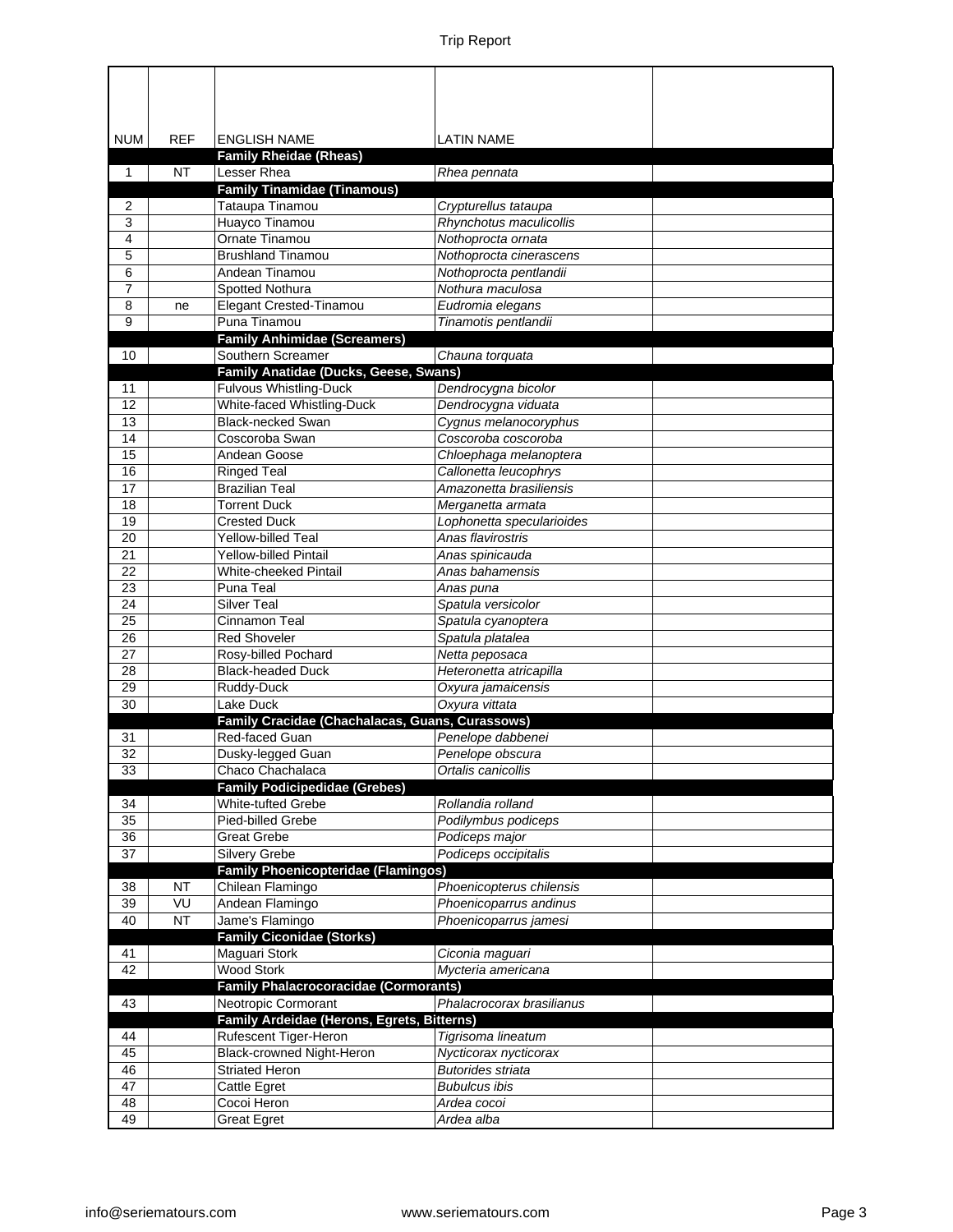| 50       |           | <b>Whistling Heron</b>                                                        | Syrigma sibilatrix                          |
|----------|-----------|-------------------------------------------------------------------------------|---------------------------------------------|
| 51       |           | Snowy Egret                                                                   | Egretta thula                               |
| 52       |           | Little Blue Heron                                                             | Egretta caerulea                            |
|          |           | Family Threskiornithidae (Ibises, Spoonbills)                                 |                                             |
| 53       |           | White-faced Ibis                                                              | Plegadis chihi                              |
| 54       |           | Puna Ibis                                                                     | Plegadis ridgwayi                           |
| 55       |           | Bare-faced Ibis                                                               | Phimosus infuscatus                         |
| 56       |           | <b>Buff-necked Ibis</b>                                                       | Theristicus caudatus                        |
| 57       |           | Roseate Spoonbill                                                             | Platalea ajaja                              |
|          |           | <b>Family Cathartidae (Vultures)</b>                                          |                                             |
| 58       |           | <b>Turkey Vulture</b>                                                         | Cathartes aura                              |
| 59       |           | Lesser Yellow-headed Vulture                                                  | Cathartes burrovianus                       |
| 60       |           | <b>Black Vulture</b>                                                          | Coragyps atratus                            |
| 61       | NT        | Andean Condor                                                                 | Vultur gryphus                              |
|          |           | Family Accipitridae (Hawks, Kites, Eagles)                                    |                                             |
| 62       |           | <b>White-tailed Kite</b>                                                      | Elanus leucurus                             |
| 63       |           | Swallow-tailed Kite                                                           | Elanoides forficatus                        |
| 64       |           | <b>Snail Kite</b>                                                             | Rostrhamus sociabilis                       |
| 65       |           | <b>Cinereous Harrier</b>                                                      | Circus cinereus                             |
| 66       |           | Savanna Hawk                                                                  | <b>Buteogallus meridionalis</b>             |
| 67       |           | Roadside Hawk                                                                 | Rupornis magnirostris                       |
| 68       |           | Harris's Hawk                                                                 | Parabuteo unicinctus                        |
| 69       |           | Variable Hawk                                                                 | Geranoaetus polyosoma                       |
| 70       |           | Black-chested Buzzard-Eagle                                                   | Geranoaetus melanoleucus                    |
| 71       |           | Swainson's Hawk                                                               | Buteo swainsoni                             |
|          |           | <b>Family Falconidae (Caracaras, Falcons)</b>                                 |                                             |
| 72       |           | Spot-winged Falconet                                                          | Spiziapteryx circumcincta                   |
| 73       |           | Southern Caracara                                                             | Caracara plancus                            |
| 74       |           | Mountain Caracara                                                             | Phalcoboenus megalopterus                   |
| 75       |           | Chimango Caracara                                                             | Milvago chimango                            |
| 76       |           | American Kestrel                                                              | Falco sparverius                            |
| 77       |           | Aplomado Falcon                                                               | Falco femoralis                             |
|          |           |                                                                               |                                             |
| 78       |           | Peregrine Falcon                                                              | Falco peregrinus                            |
|          |           | <b>Family Cariamidae (Seriemas)</b>                                           |                                             |
| 79       |           | Red-legged Seriema                                                            | Cariama cristata                            |
| 80       |           | Black-legged Seriema                                                          | Chunga burmeisteri                          |
|          |           | Family Rallidae (Crakes, Rails, Coots)                                        |                                             |
| 81       |           | Grey-necked Wood-Rail                                                         | Aramides cajanea                            |
| 82       |           | Rufous-sided Crake                                                            | Laterallus melanophaius                     |
| 83       |           | <b>Common Gallinule</b>                                                       | Gallinula galeata                           |
| 84       |           | Spot-flanked Gallinule                                                        | Gallinula melanops                          |
| 85       |           | Red-gartered Coot                                                             | Fulica armillata                            |
| 86       |           | Red-fronted Coot                                                              | Fulica rufifrons                            |
| 87       |           | <b>Giant Coot</b>                                                             | Fulica gigantea                             |
| 88       |           | Slate-colored Coot                                                            | Fulica ardesiaca                            |
| 89       |           | White-winged Coot                                                             | Fulica leucoptera                           |
|          |           | <b>Family Aramidae (Limpkin)</b>                                              |                                             |
| 90       |           | Limpkin                                                                       | Aramus guarauna                             |
|          |           | Family Charadriidae (Plovers, Lapwings)                                       |                                             |
| 91       |           | Tawny-throated Dotterel                                                       | Oreopholus ruficollis                       |
| 92       |           | Southern Lapwing                                                              | Vanellus chilensis                          |
| 93<br>94 |           | Andean Lapwing<br><b>Collared Plover</b>                                      | Vanellus resplendens<br>Charadrius collaris |
| 95       | <b>NT</b> | Diademed Plover                                                               |                                             |
|          |           |                                                                               | Phegornis mitchellii                        |
| 96       |           | <b>Family Recurvirostridae (Stilts, Avocets)</b><br><b>Black-necked Stilt</b> |                                             |
| 97       |           | Andean Avocet                                                                 | Himantopus mexicanus                        |
|          |           |                                                                               | Recurvirostra andina                        |
| 98       |           | <b>Family Jacanidae (Jacanas)</b><br>Wattled Jacana                           |                                             |
|          |           |                                                                               | Jacana jacana                               |
| 99       |           | <b>Family Scolopacidae (Snipes, Sandpipers)</b>                               |                                             |
| 100      |           | South American Snipe                                                          | Gallinago paraguaiae<br>Tringa melanoleuca  |
| 101      |           | Greater Yellowlegs<br>Lesser Yellowlegs                                       | Tringa flavipes                             |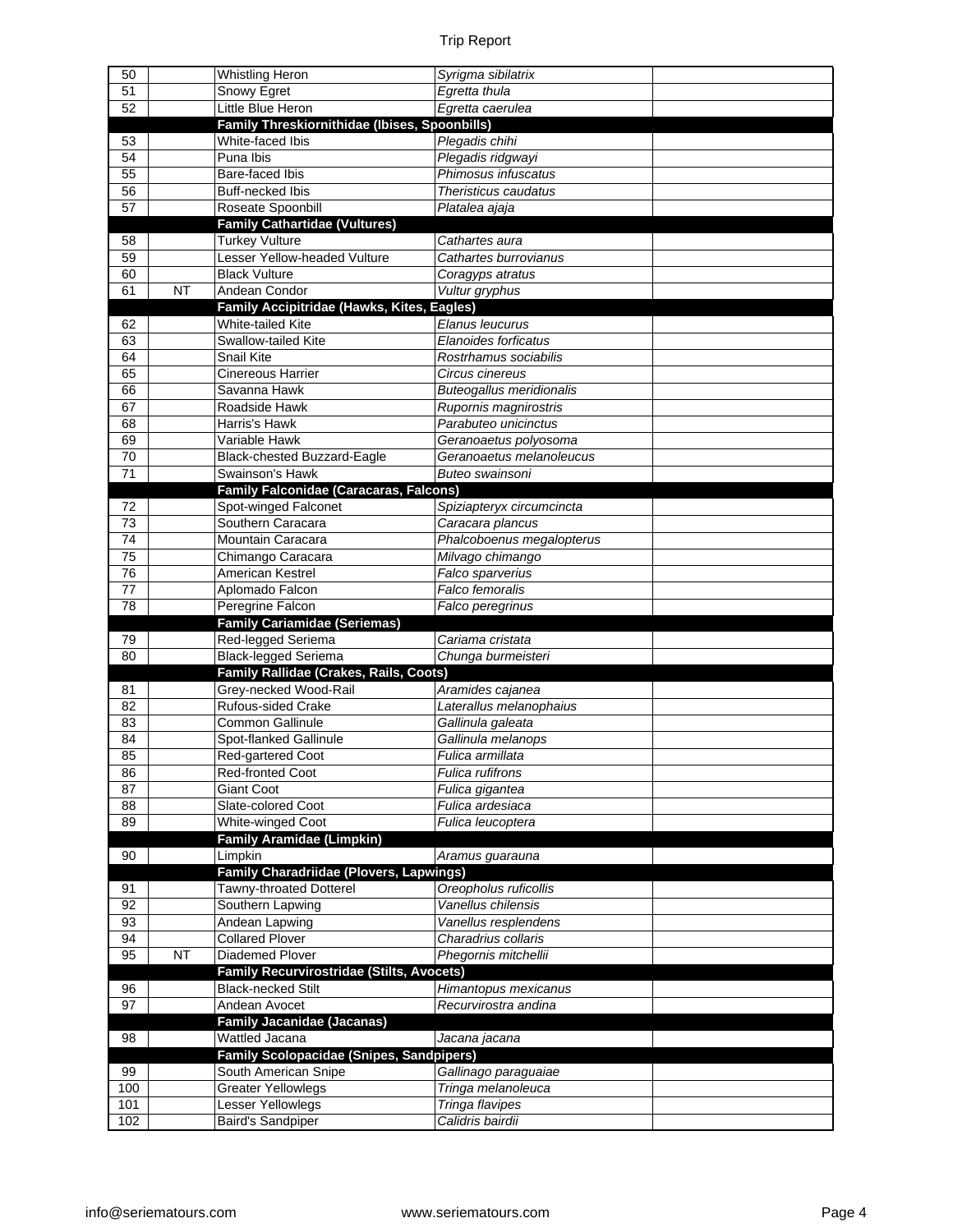| <b>Family Thinocoridae (Seedsnipes)</b><br><b>Grey-breasted Seedsnipe</b><br>104<br>Thinocorus orbignyianus<br>Family Laridae (Skuas, Gulls, Terns, Skimmer)<br>Andean Gull<br>105<br>Chroicocephalus serranus<br>106<br><b>Brown-hooded Gull</b><br>Chroicocephalus maculipennis<br>107<br>Grey-hooded Gull<br>Chroicocephalus cirrhocephalus<br>Sterna trudeaui<br>108<br>Snowy-crowned Tern<br><b>Family Columbidae (Pigeons, Doves)</b><br>Picui Ground-Dove<br>109<br>Columbina picui<br>Bare-faced Ground-Dove<br>Metriopelia ceciliae<br>110<br>Metriopelia morenoi<br>111<br>Bare-eyed Ground-Dove<br>e<br>112<br><b>Black-winged Ground-Dove</b><br>Metriopelia melanoptera<br>113<br>Golden-spotted Ground-Dove<br>Metriopelia aymara<br>114<br>Rock Pigeon<br>Columba livia<br>Ť<br>115<br>Picazuro Pigeon<br>Patagioenas picazuro<br>Spot-winged Pigeon<br>116<br>Patagioenas maculosa<br>117<br><b>Eared Dove</b><br>Zenaida auriculata<br>White-tipped Dove<br>118<br>Leptotila verreauxi<br>119<br>Large-tailed Dove<br>Leptotila megalura<br><b>Family Psittacidae (Parrots)</b><br><b>Blue-crowned Parakeet</b><br>120<br>Thectocercus acuticaudata<br>121<br><b>Mitred Parakeet</b><br>Psittacara mitratus<br>122<br>Nanday Parakeet<br>Aratinga nenday<br>123<br>Cyanoliseus patagonus<br><b>Burrowing Parrot</b><br>ne<br>124<br><b>Monk Parakeet</b><br>Myiopsitta monachus<br>125<br>Grey-hooded Parakeet<br>Psilopsiagon aymara<br>Psilopsiagon aurifrons<br>126<br><b>Mountain Parakeet</b><br>127<br>Pionus maximiliani<br>Scaly-headed Parrot<br>128<br><b>NT</b><br><b>Tucuman Parrot</b><br>Amazona tucumana<br><b>Family Cuculidae (Cuckoos, Anis)</b><br>Dark-billed Cuckoo<br>129<br>Coccyzus melacoryphus<br>Crotophaga ani<br>130<br>Smooth-billed Ani<br>131<br>Guira Cuckoo<br>Guira guira<br>132<br><b>Striped Cuckoo</b><br>Tapera naevia<br><b>Family Strigidae (Owls)</b><br>Tropical Screech-Owl<br>133<br>Megascops choliba<br>134<br>Magellanic Horned Owl<br><b>Bubo magellanicus</b><br>135<br>Strix chacoensis<br>Chaco Owl<br>136<br>Ferruginous Pygmy-Owl<br>Glaucidium brasilianum<br>137<br><b>Burrowing Owl</b><br>Athene cunicularia<br>138<br>Short-eared Owl<br>Asio flammeus<br>Family Caprimulgidae (Nighthawks, Nightjars)<br>Band-winged Nightjar<br>Systellura longirostris<br>139<br>140<br>Lyre-tailed Nightjar<br>Uropsalis lyra<br>141<br>Little Nightjar<br>Setopagis parvula<br>142<br>Scissor-tailed Nightjar<br>Hydropsalis torquata<br><b>Family Apodidae (Swifts)</b><br>143<br>Rothschild's Swift<br>Cypseloides rothschildi<br><b>NT</b><br>144<br>White-collared Swift<br>Streptoprocne zonaris<br>145<br>Sick's Swift<br>Chaetura meridionalis<br>146<br>Andean Swift<br>Aeronautes andecolus<br><b>Family Trochilidae (Hummingbirds)</b><br><b>Sparking Violetear</b><br>147<br>Colibri coruscans<br>148<br>Red-tailed Comet<br>Sappho sparganurus<br>149<br>Andean Hillstar<br>Oreotrochilus estella<br>150<br><b>NT</b><br>Wedge-tailed Hillstar<br>Oreotrochilus adela<br>Giant Hummingbird<br>151<br>Patagona gigas<br><b>Blue-tufted Starthroat</b><br>Heliomaster furcifer<br>152<br>Slender-tailed Woodstar<br>153<br>Microstilbon burmeisteri<br>154<br>Chlorostilbon lucidus<br>Glittering-bellied Emerald<br>155<br>White-bellied Hummingbird<br>Amazilia chionogaster<br><b>Family Alcedinidae (Kingfishers)</b> |  | Wilson's Phalarope | Phalaropus tricolor |  |
|------------------------------------------------------------------------------------------------------------------------------------------------------------------------------------------------------------------------------------------------------------------------------------------------------------------------------------------------------------------------------------------------------------------------------------------------------------------------------------------------------------------------------------------------------------------------------------------------------------------------------------------------------------------------------------------------------------------------------------------------------------------------------------------------------------------------------------------------------------------------------------------------------------------------------------------------------------------------------------------------------------------------------------------------------------------------------------------------------------------------------------------------------------------------------------------------------------------------------------------------------------------------------------------------------------------------------------------------------------------------------------------------------------------------------------------------------------------------------------------------------------------------------------------------------------------------------------------------------------------------------------------------------------------------------------------------------------------------------------------------------------------------------------------------------------------------------------------------------------------------------------------------------------------------------------------------------------------------------------------------------------------------------------------------------------------------------------------------------------------------------------------------------------------------------------------------------------------------------------------------------------------------------------------------------------------------------------------------------------------------------------------------------------------------------------------------------------------------------------------------------------------------------------------------------------------------------------------------------------------------------------------------------------------------------------------------------------------------------------------------------------------------------------------------------------------------------------------------------------------------------------------------------------------------------------------------------------------------------------------------------------------------------------------------------------------------------------------------------------------------------------------------------------------------------------------------------------------------------------------------------------------------------------------------------------------------------------------------------------------------------------------------------|--|--------------------|---------------------|--|
|                                                                                                                                                                                                                                                                                                                                                                                                                                                                                                                                                                                                                                                                                                                                                                                                                                                                                                                                                                                                                                                                                                                                                                                                                                                                                                                                                                                                                                                                                                                                                                                                                                                                                                                                                                                                                                                                                                                                                                                                                                                                                                                                                                                                                                                                                                                                                                                                                                                                                                                                                                                                                                                                                                                                                                                                                                                                                                                                                                                                                                                                                                                                                                                                                                                                                                                                                                                                      |  |                    |                     |  |
|                                                                                                                                                                                                                                                                                                                                                                                                                                                                                                                                                                                                                                                                                                                                                                                                                                                                                                                                                                                                                                                                                                                                                                                                                                                                                                                                                                                                                                                                                                                                                                                                                                                                                                                                                                                                                                                                                                                                                                                                                                                                                                                                                                                                                                                                                                                                                                                                                                                                                                                                                                                                                                                                                                                                                                                                                                                                                                                                                                                                                                                                                                                                                                                                                                                                                                                                                                                                      |  |                    |                     |  |
|                                                                                                                                                                                                                                                                                                                                                                                                                                                                                                                                                                                                                                                                                                                                                                                                                                                                                                                                                                                                                                                                                                                                                                                                                                                                                                                                                                                                                                                                                                                                                                                                                                                                                                                                                                                                                                                                                                                                                                                                                                                                                                                                                                                                                                                                                                                                                                                                                                                                                                                                                                                                                                                                                                                                                                                                                                                                                                                                                                                                                                                                                                                                                                                                                                                                                                                                                                                                      |  |                    |                     |  |
|                                                                                                                                                                                                                                                                                                                                                                                                                                                                                                                                                                                                                                                                                                                                                                                                                                                                                                                                                                                                                                                                                                                                                                                                                                                                                                                                                                                                                                                                                                                                                                                                                                                                                                                                                                                                                                                                                                                                                                                                                                                                                                                                                                                                                                                                                                                                                                                                                                                                                                                                                                                                                                                                                                                                                                                                                                                                                                                                                                                                                                                                                                                                                                                                                                                                                                                                                                                                      |  |                    |                     |  |
|                                                                                                                                                                                                                                                                                                                                                                                                                                                                                                                                                                                                                                                                                                                                                                                                                                                                                                                                                                                                                                                                                                                                                                                                                                                                                                                                                                                                                                                                                                                                                                                                                                                                                                                                                                                                                                                                                                                                                                                                                                                                                                                                                                                                                                                                                                                                                                                                                                                                                                                                                                                                                                                                                                                                                                                                                                                                                                                                                                                                                                                                                                                                                                                                                                                                                                                                                                                                      |  |                    |                     |  |
|                                                                                                                                                                                                                                                                                                                                                                                                                                                                                                                                                                                                                                                                                                                                                                                                                                                                                                                                                                                                                                                                                                                                                                                                                                                                                                                                                                                                                                                                                                                                                                                                                                                                                                                                                                                                                                                                                                                                                                                                                                                                                                                                                                                                                                                                                                                                                                                                                                                                                                                                                                                                                                                                                                                                                                                                                                                                                                                                                                                                                                                                                                                                                                                                                                                                                                                                                                                                      |  |                    |                     |  |
|                                                                                                                                                                                                                                                                                                                                                                                                                                                                                                                                                                                                                                                                                                                                                                                                                                                                                                                                                                                                                                                                                                                                                                                                                                                                                                                                                                                                                                                                                                                                                                                                                                                                                                                                                                                                                                                                                                                                                                                                                                                                                                                                                                                                                                                                                                                                                                                                                                                                                                                                                                                                                                                                                                                                                                                                                                                                                                                                                                                                                                                                                                                                                                                                                                                                                                                                                                                                      |  |                    |                     |  |
|                                                                                                                                                                                                                                                                                                                                                                                                                                                                                                                                                                                                                                                                                                                                                                                                                                                                                                                                                                                                                                                                                                                                                                                                                                                                                                                                                                                                                                                                                                                                                                                                                                                                                                                                                                                                                                                                                                                                                                                                                                                                                                                                                                                                                                                                                                                                                                                                                                                                                                                                                                                                                                                                                                                                                                                                                                                                                                                                                                                                                                                                                                                                                                                                                                                                                                                                                                                                      |  |                    |                     |  |
|                                                                                                                                                                                                                                                                                                                                                                                                                                                                                                                                                                                                                                                                                                                                                                                                                                                                                                                                                                                                                                                                                                                                                                                                                                                                                                                                                                                                                                                                                                                                                                                                                                                                                                                                                                                                                                                                                                                                                                                                                                                                                                                                                                                                                                                                                                                                                                                                                                                                                                                                                                                                                                                                                                                                                                                                                                                                                                                                                                                                                                                                                                                                                                                                                                                                                                                                                                                                      |  |                    |                     |  |
|                                                                                                                                                                                                                                                                                                                                                                                                                                                                                                                                                                                                                                                                                                                                                                                                                                                                                                                                                                                                                                                                                                                                                                                                                                                                                                                                                                                                                                                                                                                                                                                                                                                                                                                                                                                                                                                                                                                                                                                                                                                                                                                                                                                                                                                                                                                                                                                                                                                                                                                                                                                                                                                                                                                                                                                                                                                                                                                                                                                                                                                                                                                                                                                                                                                                                                                                                                                                      |  |                    |                     |  |
|                                                                                                                                                                                                                                                                                                                                                                                                                                                                                                                                                                                                                                                                                                                                                                                                                                                                                                                                                                                                                                                                                                                                                                                                                                                                                                                                                                                                                                                                                                                                                                                                                                                                                                                                                                                                                                                                                                                                                                                                                                                                                                                                                                                                                                                                                                                                                                                                                                                                                                                                                                                                                                                                                                                                                                                                                                                                                                                                                                                                                                                                                                                                                                                                                                                                                                                                                                                                      |  |                    |                     |  |
|                                                                                                                                                                                                                                                                                                                                                                                                                                                                                                                                                                                                                                                                                                                                                                                                                                                                                                                                                                                                                                                                                                                                                                                                                                                                                                                                                                                                                                                                                                                                                                                                                                                                                                                                                                                                                                                                                                                                                                                                                                                                                                                                                                                                                                                                                                                                                                                                                                                                                                                                                                                                                                                                                                                                                                                                                                                                                                                                                                                                                                                                                                                                                                                                                                                                                                                                                                                                      |  |                    |                     |  |
|                                                                                                                                                                                                                                                                                                                                                                                                                                                                                                                                                                                                                                                                                                                                                                                                                                                                                                                                                                                                                                                                                                                                                                                                                                                                                                                                                                                                                                                                                                                                                                                                                                                                                                                                                                                                                                                                                                                                                                                                                                                                                                                                                                                                                                                                                                                                                                                                                                                                                                                                                                                                                                                                                                                                                                                                                                                                                                                                                                                                                                                                                                                                                                                                                                                                                                                                                                                                      |  |                    |                     |  |
|                                                                                                                                                                                                                                                                                                                                                                                                                                                                                                                                                                                                                                                                                                                                                                                                                                                                                                                                                                                                                                                                                                                                                                                                                                                                                                                                                                                                                                                                                                                                                                                                                                                                                                                                                                                                                                                                                                                                                                                                                                                                                                                                                                                                                                                                                                                                                                                                                                                                                                                                                                                                                                                                                                                                                                                                                                                                                                                                                                                                                                                                                                                                                                                                                                                                                                                                                                                                      |  |                    |                     |  |
|                                                                                                                                                                                                                                                                                                                                                                                                                                                                                                                                                                                                                                                                                                                                                                                                                                                                                                                                                                                                                                                                                                                                                                                                                                                                                                                                                                                                                                                                                                                                                                                                                                                                                                                                                                                                                                                                                                                                                                                                                                                                                                                                                                                                                                                                                                                                                                                                                                                                                                                                                                                                                                                                                                                                                                                                                                                                                                                                                                                                                                                                                                                                                                                                                                                                                                                                                                                                      |  |                    |                     |  |
|                                                                                                                                                                                                                                                                                                                                                                                                                                                                                                                                                                                                                                                                                                                                                                                                                                                                                                                                                                                                                                                                                                                                                                                                                                                                                                                                                                                                                                                                                                                                                                                                                                                                                                                                                                                                                                                                                                                                                                                                                                                                                                                                                                                                                                                                                                                                                                                                                                                                                                                                                                                                                                                                                                                                                                                                                                                                                                                                                                                                                                                                                                                                                                                                                                                                                                                                                                                                      |  |                    |                     |  |
|                                                                                                                                                                                                                                                                                                                                                                                                                                                                                                                                                                                                                                                                                                                                                                                                                                                                                                                                                                                                                                                                                                                                                                                                                                                                                                                                                                                                                                                                                                                                                                                                                                                                                                                                                                                                                                                                                                                                                                                                                                                                                                                                                                                                                                                                                                                                                                                                                                                                                                                                                                                                                                                                                                                                                                                                                                                                                                                                                                                                                                                                                                                                                                                                                                                                                                                                                                                                      |  |                    |                     |  |
|                                                                                                                                                                                                                                                                                                                                                                                                                                                                                                                                                                                                                                                                                                                                                                                                                                                                                                                                                                                                                                                                                                                                                                                                                                                                                                                                                                                                                                                                                                                                                                                                                                                                                                                                                                                                                                                                                                                                                                                                                                                                                                                                                                                                                                                                                                                                                                                                                                                                                                                                                                                                                                                                                                                                                                                                                                                                                                                                                                                                                                                                                                                                                                                                                                                                                                                                                                                                      |  |                    |                     |  |
|                                                                                                                                                                                                                                                                                                                                                                                                                                                                                                                                                                                                                                                                                                                                                                                                                                                                                                                                                                                                                                                                                                                                                                                                                                                                                                                                                                                                                                                                                                                                                                                                                                                                                                                                                                                                                                                                                                                                                                                                                                                                                                                                                                                                                                                                                                                                                                                                                                                                                                                                                                                                                                                                                                                                                                                                                                                                                                                                                                                                                                                                                                                                                                                                                                                                                                                                                                                                      |  |                    |                     |  |
|                                                                                                                                                                                                                                                                                                                                                                                                                                                                                                                                                                                                                                                                                                                                                                                                                                                                                                                                                                                                                                                                                                                                                                                                                                                                                                                                                                                                                                                                                                                                                                                                                                                                                                                                                                                                                                                                                                                                                                                                                                                                                                                                                                                                                                                                                                                                                                                                                                                                                                                                                                                                                                                                                                                                                                                                                                                                                                                                                                                                                                                                                                                                                                                                                                                                                                                                                                                                      |  |                    |                     |  |
|                                                                                                                                                                                                                                                                                                                                                                                                                                                                                                                                                                                                                                                                                                                                                                                                                                                                                                                                                                                                                                                                                                                                                                                                                                                                                                                                                                                                                                                                                                                                                                                                                                                                                                                                                                                                                                                                                                                                                                                                                                                                                                                                                                                                                                                                                                                                                                                                                                                                                                                                                                                                                                                                                                                                                                                                                                                                                                                                                                                                                                                                                                                                                                                                                                                                                                                                                                                                      |  |                    |                     |  |
|                                                                                                                                                                                                                                                                                                                                                                                                                                                                                                                                                                                                                                                                                                                                                                                                                                                                                                                                                                                                                                                                                                                                                                                                                                                                                                                                                                                                                                                                                                                                                                                                                                                                                                                                                                                                                                                                                                                                                                                                                                                                                                                                                                                                                                                                                                                                                                                                                                                                                                                                                                                                                                                                                                                                                                                                                                                                                                                                                                                                                                                                                                                                                                                                                                                                                                                                                                                                      |  |                    |                     |  |
|                                                                                                                                                                                                                                                                                                                                                                                                                                                                                                                                                                                                                                                                                                                                                                                                                                                                                                                                                                                                                                                                                                                                                                                                                                                                                                                                                                                                                                                                                                                                                                                                                                                                                                                                                                                                                                                                                                                                                                                                                                                                                                                                                                                                                                                                                                                                                                                                                                                                                                                                                                                                                                                                                                                                                                                                                                                                                                                                                                                                                                                                                                                                                                                                                                                                                                                                                                                                      |  |                    |                     |  |
|                                                                                                                                                                                                                                                                                                                                                                                                                                                                                                                                                                                                                                                                                                                                                                                                                                                                                                                                                                                                                                                                                                                                                                                                                                                                                                                                                                                                                                                                                                                                                                                                                                                                                                                                                                                                                                                                                                                                                                                                                                                                                                                                                                                                                                                                                                                                                                                                                                                                                                                                                                                                                                                                                                                                                                                                                                                                                                                                                                                                                                                                                                                                                                                                                                                                                                                                                                                                      |  |                    |                     |  |
|                                                                                                                                                                                                                                                                                                                                                                                                                                                                                                                                                                                                                                                                                                                                                                                                                                                                                                                                                                                                                                                                                                                                                                                                                                                                                                                                                                                                                                                                                                                                                                                                                                                                                                                                                                                                                                                                                                                                                                                                                                                                                                                                                                                                                                                                                                                                                                                                                                                                                                                                                                                                                                                                                                                                                                                                                                                                                                                                                                                                                                                                                                                                                                                                                                                                                                                                                                                                      |  |                    |                     |  |
|                                                                                                                                                                                                                                                                                                                                                                                                                                                                                                                                                                                                                                                                                                                                                                                                                                                                                                                                                                                                                                                                                                                                                                                                                                                                                                                                                                                                                                                                                                                                                                                                                                                                                                                                                                                                                                                                                                                                                                                                                                                                                                                                                                                                                                                                                                                                                                                                                                                                                                                                                                                                                                                                                                                                                                                                                                                                                                                                                                                                                                                                                                                                                                                                                                                                                                                                                                                                      |  |                    |                     |  |
|                                                                                                                                                                                                                                                                                                                                                                                                                                                                                                                                                                                                                                                                                                                                                                                                                                                                                                                                                                                                                                                                                                                                                                                                                                                                                                                                                                                                                                                                                                                                                                                                                                                                                                                                                                                                                                                                                                                                                                                                                                                                                                                                                                                                                                                                                                                                                                                                                                                                                                                                                                                                                                                                                                                                                                                                                                                                                                                                                                                                                                                                                                                                                                                                                                                                                                                                                                                                      |  |                    |                     |  |
|                                                                                                                                                                                                                                                                                                                                                                                                                                                                                                                                                                                                                                                                                                                                                                                                                                                                                                                                                                                                                                                                                                                                                                                                                                                                                                                                                                                                                                                                                                                                                                                                                                                                                                                                                                                                                                                                                                                                                                                                                                                                                                                                                                                                                                                                                                                                                                                                                                                                                                                                                                                                                                                                                                                                                                                                                                                                                                                                                                                                                                                                                                                                                                                                                                                                                                                                                                                                      |  |                    |                     |  |
|                                                                                                                                                                                                                                                                                                                                                                                                                                                                                                                                                                                                                                                                                                                                                                                                                                                                                                                                                                                                                                                                                                                                                                                                                                                                                                                                                                                                                                                                                                                                                                                                                                                                                                                                                                                                                                                                                                                                                                                                                                                                                                                                                                                                                                                                                                                                                                                                                                                                                                                                                                                                                                                                                                                                                                                                                                                                                                                                                                                                                                                                                                                                                                                                                                                                                                                                                                                                      |  |                    |                     |  |
|                                                                                                                                                                                                                                                                                                                                                                                                                                                                                                                                                                                                                                                                                                                                                                                                                                                                                                                                                                                                                                                                                                                                                                                                                                                                                                                                                                                                                                                                                                                                                                                                                                                                                                                                                                                                                                                                                                                                                                                                                                                                                                                                                                                                                                                                                                                                                                                                                                                                                                                                                                                                                                                                                                                                                                                                                                                                                                                                                                                                                                                                                                                                                                                                                                                                                                                                                                                                      |  |                    |                     |  |
|                                                                                                                                                                                                                                                                                                                                                                                                                                                                                                                                                                                                                                                                                                                                                                                                                                                                                                                                                                                                                                                                                                                                                                                                                                                                                                                                                                                                                                                                                                                                                                                                                                                                                                                                                                                                                                                                                                                                                                                                                                                                                                                                                                                                                                                                                                                                                                                                                                                                                                                                                                                                                                                                                                                                                                                                                                                                                                                                                                                                                                                                                                                                                                                                                                                                                                                                                                                                      |  |                    |                     |  |
|                                                                                                                                                                                                                                                                                                                                                                                                                                                                                                                                                                                                                                                                                                                                                                                                                                                                                                                                                                                                                                                                                                                                                                                                                                                                                                                                                                                                                                                                                                                                                                                                                                                                                                                                                                                                                                                                                                                                                                                                                                                                                                                                                                                                                                                                                                                                                                                                                                                                                                                                                                                                                                                                                                                                                                                                                                                                                                                                                                                                                                                                                                                                                                                                                                                                                                                                                                                                      |  |                    |                     |  |
|                                                                                                                                                                                                                                                                                                                                                                                                                                                                                                                                                                                                                                                                                                                                                                                                                                                                                                                                                                                                                                                                                                                                                                                                                                                                                                                                                                                                                                                                                                                                                                                                                                                                                                                                                                                                                                                                                                                                                                                                                                                                                                                                                                                                                                                                                                                                                                                                                                                                                                                                                                                                                                                                                                                                                                                                                                                                                                                                                                                                                                                                                                                                                                                                                                                                                                                                                                                                      |  |                    |                     |  |
|                                                                                                                                                                                                                                                                                                                                                                                                                                                                                                                                                                                                                                                                                                                                                                                                                                                                                                                                                                                                                                                                                                                                                                                                                                                                                                                                                                                                                                                                                                                                                                                                                                                                                                                                                                                                                                                                                                                                                                                                                                                                                                                                                                                                                                                                                                                                                                                                                                                                                                                                                                                                                                                                                                                                                                                                                                                                                                                                                                                                                                                                                                                                                                                                                                                                                                                                                                                                      |  |                    |                     |  |
|                                                                                                                                                                                                                                                                                                                                                                                                                                                                                                                                                                                                                                                                                                                                                                                                                                                                                                                                                                                                                                                                                                                                                                                                                                                                                                                                                                                                                                                                                                                                                                                                                                                                                                                                                                                                                                                                                                                                                                                                                                                                                                                                                                                                                                                                                                                                                                                                                                                                                                                                                                                                                                                                                                                                                                                                                                                                                                                                                                                                                                                                                                                                                                                                                                                                                                                                                                                                      |  |                    |                     |  |
|                                                                                                                                                                                                                                                                                                                                                                                                                                                                                                                                                                                                                                                                                                                                                                                                                                                                                                                                                                                                                                                                                                                                                                                                                                                                                                                                                                                                                                                                                                                                                                                                                                                                                                                                                                                                                                                                                                                                                                                                                                                                                                                                                                                                                                                                                                                                                                                                                                                                                                                                                                                                                                                                                                                                                                                                                                                                                                                                                                                                                                                                                                                                                                                                                                                                                                                                                                                                      |  |                    |                     |  |
|                                                                                                                                                                                                                                                                                                                                                                                                                                                                                                                                                                                                                                                                                                                                                                                                                                                                                                                                                                                                                                                                                                                                                                                                                                                                                                                                                                                                                                                                                                                                                                                                                                                                                                                                                                                                                                                                                                                                                                                                                                                                                                                                                                                                                                                                                                                                                                                                                                                                                                                                                                                                                                                                                                                                                                                                                                                                                                                                                                                                                                                                                                                                                                                                                                                                                                                                                                                                      |  |                    |                     |  |
|                                                                                                                                                                                                                                                                                                                                                                                                                                                                                                                                                                                                                                                                                                                                                                                                                                                                                                                                                                                                                                                                                                                                                                                                                                                                                                                                                                                                                                                                                                                                                                                                                                                                                                                                                                                                                                                                                                                                                                                                                                                                                                                                                                                                                                                                                                                                                                                                                                                                                                                                                                                                                                                                                                                                                                                                                                                                                                                                                                                                                                                                                                                                                                                                                                                                                                                                                                                                      |  |                    |                     |  |
|                                                                                                                                                                                                                                                                                                                                                                                                                                                                                                                                                                                                                                                                                                                                                                                                                                                                                                                                                                                                                                                                                                                                                                                                                                                                                                                                                                                                                                                                                                                                                                                                                                                                                                                                                                                                                                                                                                                                                                                                                                                                                                                                                                                                                                                                                                                                                                                                                                                                                                                                                                                                                                                                                                                                                                                                                                                                                                                                                                                                                                                                                                                                                                                                                                                                                                                                                                                                      |  |                    |                     |  |
|                                                                                                                                                                                                                                                                                                                                                                                                                                                                                                                                                                                                                                                                                                                                                                                                                                                                                                                                                                                                                                                                                                                                                                                                                                                                                                                                                                                                                                                                                                                                                                                                                                                                                                                                                                                                                                                                                                                                                                                                                                                                                                                                                                                                                                                                                                                                                                                                                                                                                                                                                                                                                                                                                                                                                                                                                                                                                                                                                                                                                                                                                                                                                                                                                                                                                                                                                                                                      |  |                    |                     |  |
|                                                                                                                                                                                                                                                                                                                                                                                                                                                                                                                                                                                                                                                                                                                                                                                                                                                                                                                                                                                                                                                                                                                                                                                                                                                                                                                                                                                                                                                                                                                                                                                                                                                                                                                                                                                                                                                                                                                                                                                                                                                                                                                                                                                                                                                                                                                                                                                                                                                                                                                                                                                                                                                                                                                                                                                                                                                                                                                                                                                                                                                                                                                                                                                                                                                                                                                                                                                                      |  |                    |                     |  |
|                                                                                                                                                                                                                                                                                                                                                                                                                                                                                                                                                                                                                                                                                                                                                                                                                                                                                                                                                                                                                                                                                                                                                                                                                                                                                                                                                                                                                                                                                                                                                                                                                                                                                                                                                                                                                                                                                                                                                                                                                                                                                                                                                                                                                                                                                                                                                                                                                                                                                                                                                                                                                                                                                                                                                                                                                                                                                                                                                                                                                                                                                                                                                                                                                                                                                                                                                                                                      |  |                    |                     |  |
|                                                                                                                                                                                                                                                                                                                                                                                                                                                                                                                                                                                                                                                                                                                                                                                                                                                                                                                                                                                                                                                                                                                                                                                                                                                                                                                                                                                                                                                                                                                                                                                                                                                                                                                                                                                                                                                                                                                                                                                                                                                                                                                                                                                                                                                                                                                                                                                                                                                                                                                                                                                                                                                                                                                                                                                                                                                                                                                                                                                                                                                                                                                                                                                                                                                                                                                                                                                                      |  |                    |                     |  |
|                                                                                                                                                                                                                                                                                                                                                                                                                                                                                                                                                                                                                                                                                                                                                                                                                                                                                                                                                                                                                                                                                                                                                                                                                                                                                                                                                                                                                                                                                                                                                                                                                                                                                                                                                                                                                                                                                                                                                                                                                                                                                                                                                                                                                                                                                                                                                                                                                                                                                                                                                                                                                                                                                                                                                                                                                                                                                                                                                                                                                                                                                                                                                                                                                                                                                                                                                                                                      |  |                    |                     |  |
|                                                                                                                                                                                                                                                                                                                                                                                                                                                                                                                                                                                                                                                                                                                                                                                                                                                                                                                                                                                                                                                                                                                                                                                                                                                                                                                                                                                                                                                                                                                                                                                                                                                                                                                                                                                                                                                                                                                                                                                                                                                                                                                                                                                                                                                                                                                                                                                                                                                                                                                                                                                                                                                                                                                                                                                                                                                                                                                                                                                                                                                                                                                                                                                                                                                                                                                                                                                                      |  |                    |                     |  |
|                                                                                                                                                                                                                                                                                                                                                                                                                                                                                                                                                                                                                                                                                                                                                                                                                                                                                                                                                                                                                                                                                                                                                                                                                                                                                                                                                                                                                                                                                                                                                                                                                                                                                                                                                                                                                                                                                                                                                                                                                                                                                                                                                                                                                                                                                                                                                                                                                                                                                                                                                                                                                                                                                                                                                                                                                                                                                                                                                                                                                                                                                                                                                                                                                                                                                                                                                                                                      |  |                    |                     |  |
|                                                                                                                                                                                                                                                                                                                                                                                                                                                                                                                                                                                                                                                                                                                                                                                                                                                                                                                                                                                                                                                                                                                                                                                                                                                                                                                                                                                                                                                                                                                                                                                                                                                                                                                                                                                                                                                                                                                                                                                                                                                                                                                                                                                                                                                                                                                                                                                                                                                                                                                                                                                                                                                                                                                                                                                                                                                                                                                                                                                                                                                                                                                                                                                                                                                                                                                                                                                                      |  |                    |                     |  |
|                                                                                                                                                                                                                                                                                                                                                                                                                                                                                                                                                                                                                                                                                                                                                                                                                                                                                                                                                                                                                                                                                                                                                                                                                                                                                                                                                                                                                                                                                                                                                                                                                                                                                                                                                                                                                                                                                                                                                                                                                                                                                                                                                                                                                                                                                                                                                                                                                                                                                                                                                                                                                                                                                                                                                                                                                                                                                                                                                                                                                                                                                                                                                                                                                                                                                                                                                                                                      |  |                    |                     |  |
|                                                                                                                                                                                                                                                                                                                                                                                                                                                                                                                                                                                                                                                                                                                                                                                                                                                                                                                                                                                                                                                                                                                                                                                                                                                                                                                                                                                                                                                                                                                                                                                                                                                                                                                                                                                                                                                                                                                                                                                                                                                                                                                                                                                                                                                                                                                                                                                                                                                                                                                                                                                                                                                                                                                                                                                                                                                                                                                                                                                                                                                                                                                                                                                                                                                                                                                                                                                                      |  |                    |                     |  |
|                                                                                                                                                                                                                                                                                                                                                                                                                                                                                                                                                                                                                                                                                                                                                                                                                                                                                                                                                                                                                                                                                                                                                                                                                                                                                                                                                                                                                                                                                                                                                                                                                                                                                                                                                                                                                                                                                                                                                                                                                                                                                                                                                                                                                                                                                                                                                                                                                                                                                                                                                                                                                                                                                                                                                                                                                                                                                                                                                                                                                                                                                                                                                                                                                                                                                                                                                                                                      |  |                    |                     |  |
|                                                                                                                                                                                                                                                                                                                                                                                                                                                                                                                                                                                                                                                                                                                                                                                                                                                                                                                                                                                                                                                                                                                                                                                                                                                                                                                                                                                                                                                                                                                                                                                                                                                                                                                                                                                                                                                                                                                                                                                                                                                                                                                                                                                                                                                                                                                                                                                                                                                                                                                                                                                                                                                                                                                                                                                                                                                                                                                                                                                                                                                                                                                                                                                                                                                                                                                                                                                                      |  |                    |                     |  |
|                                                                                                                                                                                                                                                                                                                                                                                                                                                                                                                                                                                                                                                                                                                                                                                                                                                                                                                                                                                                                                                                                                                                                                                                                                                                                                                                                                                                                                                                                                                                                                                                                                                                                                                                                                                                                                                                                                                                                                                                                                                                                                                                                                                                                                                                                                                                                                                                                                                                                                                                                                                                                                                                                                                                                                                                                                                                                                                                                                                                                                                                                                                                                                                                                                                                                                                                                                                                      |  |                    |                     |  |
|                                                                                                                                                                                                                                                                                                                                                                                                                                                                                                                                                                                                                                                                                                                                                                                                                                                                                                                                                                                                                                                                                                                                                                                                                                                                                                                                                                                                                                                                                                                                                                                                                                                                                                                                                                                                                                                                                                                                                                                                                                                                                                                                                                                                                                                                                                                                                                                                                                                                                                                                                                                                                                                                                                                                                                                                                                                                                                                                                                                                                                                                                                                                                                                                                                                                                                                                                                                                      |  |                    |                     |  |
|                                                                                                                                                                                                                                                                                                                                                                                                                                                                                                                                                                                                                                                                                                                                                                                                                                                                                                                                                                                                                                                                                                                                                                                                                                                                                                                                                                                                                                                                                                                                                                                                                                                                                                                                                                                                                                                                                                                                                                                                                                                                                                                                                                                                                                                                                                                                                                                                                                                                                                                                                                                                                                                                                                                                                                                                                                                                                                                                                                                                                                                                                                                                                                                                                                                                                                                                                                                                      |  |                    |                     |  |
|                                                                                                                                                                                                                                                                                                                                                                                                                                                                                                                                                                                                                                                                                                                                                                                                                                                                                                                                                                                                                                                                                                                                                                                                                                                                                                                                                                                                                                                                                                                                                                                                                                                                                                                                                                                                                                                                                                                                                                                                                                                                                                                                                                                                                                                                                                                                                                                                                                                                                                                                                                                                                                                                                                                                                                                                                                                                                                                                                                                                                                                                                                                                                                                                                                                                                                                                                                                                      |  |                    |                     |  |
|                                                                                                                                                                                                                                                                                                                                                                                                                                                                                                                                                                                                                                                                                                                                                                                                                                                                                                                                                                                                                                                                                                                                                                                                                                                                                                                                                                                                                                                                                                                                                                                                                                                                                                                                                                                                                                                                                                                                                                                                                                                                                                                                                                                                                                                                                                                                                                                                                                                                                                                                                                                                                                                                                                                                                                                                                                                                                                                                                                                                                                                                                                                                                                                                                                                                                                                                                                                                      |  |                    |                     |  |
|                                                                                                                                                                                                                                                                                                                                                                                                                                                                                                                                                                                                                                                                                                                                                                                                                                                                                                                                                                                                                                                                                                                                                                                                                                                                                                                                                                                                                                                                                                                                                                                                                                                                                                                                                                                                                                                                                                                                                                                                                                                                                                                                                                                                                                                                                                                                                                                                                                                                                                                                                                                                                                                                                                                                                                                                                                                                                                                                                                                                                                                                                                                                                                                                                                                                                                                                                                                                      |  |                    |                     |  |
|                                                                                                                                                                                                                                                                                                                                                                                                                                                                                                                                                                                                                                                                                                                                                                                                                                                                                                                                                                                                                                                                                                                                                                                                                                                                                                                                                                                                                                                                                                                                                                                                                                                                                                                                                                                                                                                                                                                                                                                                                                                                                                                                                                                                                                                                                                                                                                                                                                                                                                                                                                                                                                                                                                                                                                                                                                                                                                                                                                                                                                                                                                                                                                                                                                                                                                                                                                                                      |  |                    |                     |  |
|                                                                                                                                                                                                                                                                                                                                                                                                                                                                                                                                                                                                                                                                                                                                                                                                                                                                                                                                                                                                                                                                                                                                                                                                                                                                                                                                                                                                                                                                                                                                                                                                                                                                                                                                                                                                                                                                                                                                                                                                                                                                                                                                                                                                                                                                                                                                                                                                                                                                                                                                                                                                                                                                                                                                                                                                                                                                                                                                                                                                                                                                                                                                                                                                                                                                                                                                                                                                      |  |                    |                     |  |
|                                                                                                                                                                                                                                                                                                                                                                                                                                                                                                                                                                                                                                                                                                                                                                                                                                                                                                                                                                                                                                                                                                                                                                                                                                                                                                                                                                                                                                                                                                                                                                                                                                                                                                                                                                                                                                                                                                                                                                                                                                                                                                                                                                                                                                                                                                                                                                                                                                                                                                                                                                                                                                                                                                                                                                                                                                                                                                                                                                                                                                                                                                                                                                                                                                                                                                                                                                                                      |  |                    |                     |  |
|                                                                                                                                                                                                                                                                                                                                                                                                                                                                                                                                                                                                                                                                                                                                                                                                                                                                                                                                                                                                                                                                                                                                                                                                                                                                                                                                                                                                                                                                                                                                                                                                                                                                                                                                                                                                                                                                                                                                                                                                                                                                                                                                                                                                                                                                                                                                                                                                                                                                                                                                                                                                                                                                                                                                                                                                                                                                                                                                                                                                                                                                                                                                                                                                                                                                                                                                                                                                      |  |                    |                     |  |
| 156<br>Ringed Kingfisher<br>Megaceryle torquata                                                                                                                                                                                                                                                                                                                                                                                                                                                                                                                                                                                                                                                                                                                                                                                                                                                                                                                                                                                                                                                                                                                                                                                                                                                                                                                                                                                                                                                                                                                                                                                                                                                                                                                                                                                                                                                                                                                                                                                                                                                                                                                                                                                                                                                                                                                                                                                                                                                                                                                                                                                                                                                                                                                                                                                                                                                                                                                                                                                                                                                                                                                                                                                                                                                                                                                                                      |  |                    |                     |  |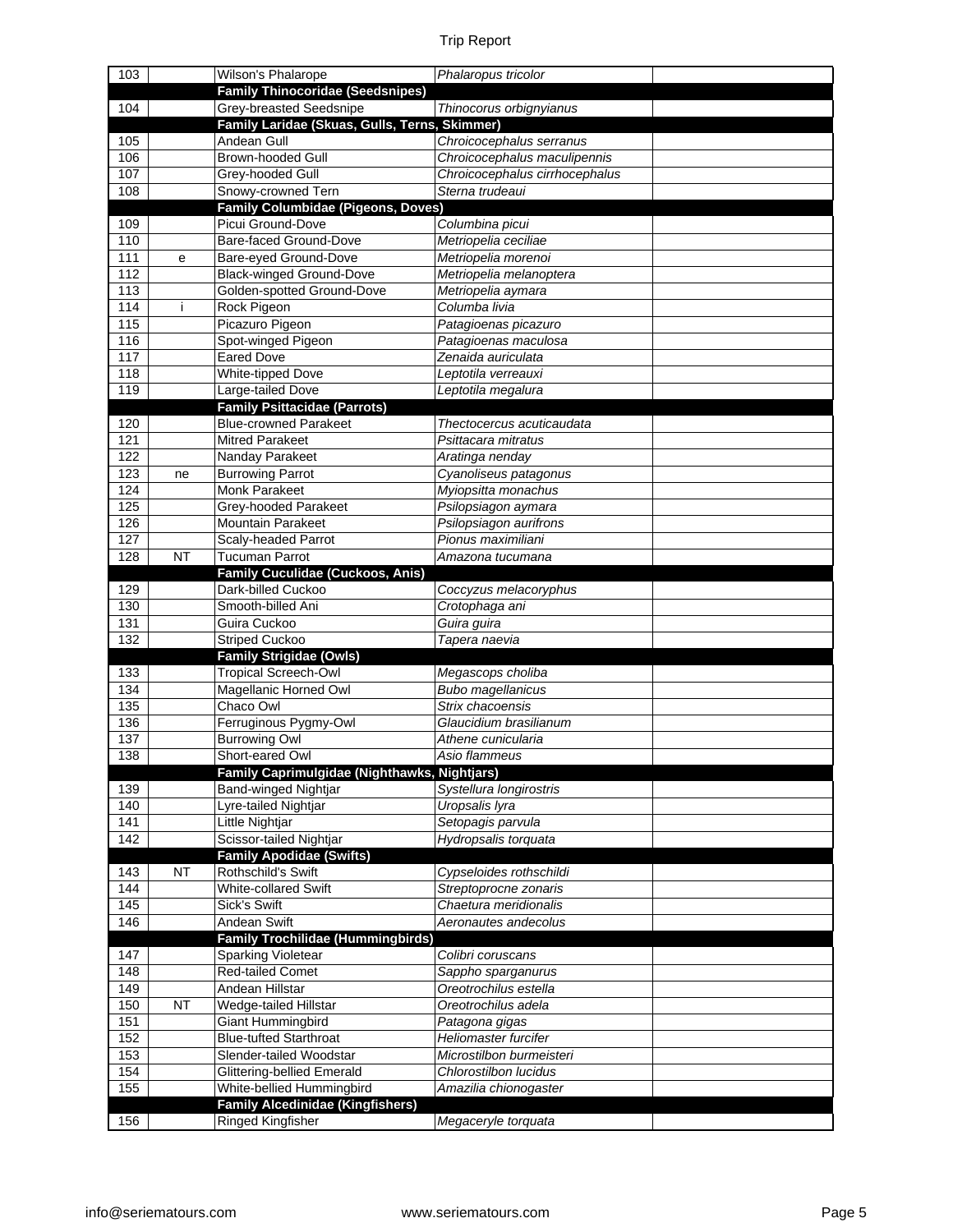|     |           | <b>Family Bucconidae (Puffbirds, Nunlets)</b>  |                                 |
|-----|-----------|------------------------------------------------|---------------------------------|
| 157 |           | Chaco Puffbird                                 | Nystalus striatipectus          |
|     |           | <b>Family Picidae (Woodpeckers)</b>            |                                 |
| 158 |           | White-barred Piculet                           | Picumnus cirratus               |
| 159 |           | White-fronted Woodpecker                       | Melanerpes cactorum             |
| 160 |           | Checkered Woodpecker                           | Veniliornis mixtus              |
| 161 |           | Dot-fronted Woodpecker                         | Veniliornis frontalis           |
| 162 |           | Golden-Olive Woodpecker                        | Colaptes rubiginosus            |
| 163 |           | Green-barred Woodpecker                        | Colaptes melanochloros          |
| 164 |           | Andean Flicker                                 | Colaptes rupicola               |
| 165 |           | Campo Flicker                                  | Colaptes campestris             |
| 166 | <b>NT</b> | <b>Black-bodied Woodpecker</b>                 | Dryocopus schulzi               |
| 167 |           | Cream-backed Woodpecker                        | Campephilus leucopogon          |
|     |           | <b>Family Furnariidae (Ovenbirds)</b>          |                                 |
| 168 |           | <b>Common Miner</b>                            | Geositta cunicularia            |
| 169 |           | Slender-billed Miner                           | Geositta tenuirostris           |
| 170 |           | Puna Miner                                     | Geositta punensis               |
| 171 |           | Rufous-banded Miner                            | Geositta rufipennis             |
| 172 |           | Red-billed Scythebill                          | Campylorhamphus trochilirostris |
| 173 |           | Scimitar-billed Woodcreeper                    | Drymornis bridgesii             |
| 174 |           | Narrow-billed Woodcreeper                      | Lepidocolaptes angustirostris   |
| 175 |           | Rock Earthcreeper                              | Ochetorhynchus andeacola        |
| 176 |           | Straight-billed Earthcreeper                   | Ochetorhynchus ruficaudus       |
| 177 |           | Chaco Earthcreeper                             | Tarphonomus certhioides         |
| 178 |           | Rufous Hornero                                 | Furnarius rufus                 |
| 179 |           | <b>Crested Hornero</b>                         | Furnarius cristatus             |
| 180 |           | Wren-like Rushbird                             | Phleocryptes melanops           |
| 181 |           | Scale-throated Earthcreeper                    | Upucerthia dumetaria            |
| 182 | е         | <b>Buff-breasted Earthcreeper</b>              | Upucerthia validirostris        |
| 183 |           | Cream-winged Cinclodes                         | Cinclodes albiventris           |
| 184 | е         | Córdoba Cinclodes                              | Cinclodes comechingonus         |
| 185 |           | Olrog's Cinclodes                              | Cinclodes olrogi                |
| 186 |           | <b>White-winged Cinclodes</b>                  | Cinclodes atacamensis           |
| 187 | <b>NT</b> | Buff-browed Foliage-gleaner                    | Syndactyla rufosuperciliata     |
| 188 |           | Brown-capped Tit-Spinetail                     | Leptasthenura fuliginiceps      |
| 189 |           | <b>Tufted Tit-Spinetail</b>                    | Leptasthenura platensis         |
| 190 |           | Plain-mantled Tit-Spinetail                    | Leptasthenura aegithaloides     |
| 191 |           | Rufous-fronted Thornbird                       | Phacellodomus rufifrons         |
| 192 |           | <b>Streak-fronted Thornbird</b>                | Phacellodomus striaticeps       |
| 193 |           | Spotted-breasted Thornbird                     | Phacellodomus maculipectus      |
| 194 |           | Freckle-breasted Thornbird                     | Phacellodomus striaticollis     |
| 195 |           | Firewood-gatherer                              | Anumbius annumbi                |
| 196 |           | Lark-like Brushrunner                          | Coryphistera alaudina           |
| 197 |           | Creamy-breasted Canastero                      | Asthenes dorbignyi              |
| 198 |           | Short-billed Canastero                         | Asthenes baeri                  |
| 199 |           | Puna Canastero                                 | Asthenes sclateri               |
| 200 |           | Cordilleran Canastero                          | Asthenes modesta                |
| 201 | <b>NT</b> | Maquis Canastero                               | Asthenes heterura               |
| 202 |           | Stripe-crowned Spinetail                       | Cranioleuca pyrrhophia          |
| 203 |           | <b>Brown Cacholote</b>                         | Pseudoseisura lophotes          |
| 204 | е         | White-throated Cacholote                       | Pseudoseisura gutturalis        |
| 205 |           | Pale-breasted Spinetail                        | Synallaxis albescens            |
| 206 |           | Sooty-fronted Spinetail                        | Synallaxis frontalis            |
| 207 |           | Azara's Spinetail                              | Synallaxis azarae               |
|     |           | <b>Family Thamnophilidae (Antbirds)</b>        |                                 |
| 208 |           | <b>Great Antshrike</b>                         | Taraba major                    |
| 209 |           | Variable Antshrike                             | Thamnophilus caerulescens       |
|     |           | <b>Family Rhinocryptidae (Tapaculos)</b>       |                                 |
| 210 |           | <b>Crested Gallito</b>                         | Rhinocrypta lanceolata          |
| 211 | е         | Sandy Gallito                                  | Teledromas fuscus               |
| 212 |           | Zimmer's Tapaculo                              | Scytalopus zimmeri              |
| 213 | e         | White-browed Tapaculo                          | Scytalopus superciliaris        |
|     |           | <b>Family Melanopareiidae (Crescentchests)</b> |                                 |
| 214 |           | Olive-crowned Crescentchest                    | Melanopareia maximiliani        |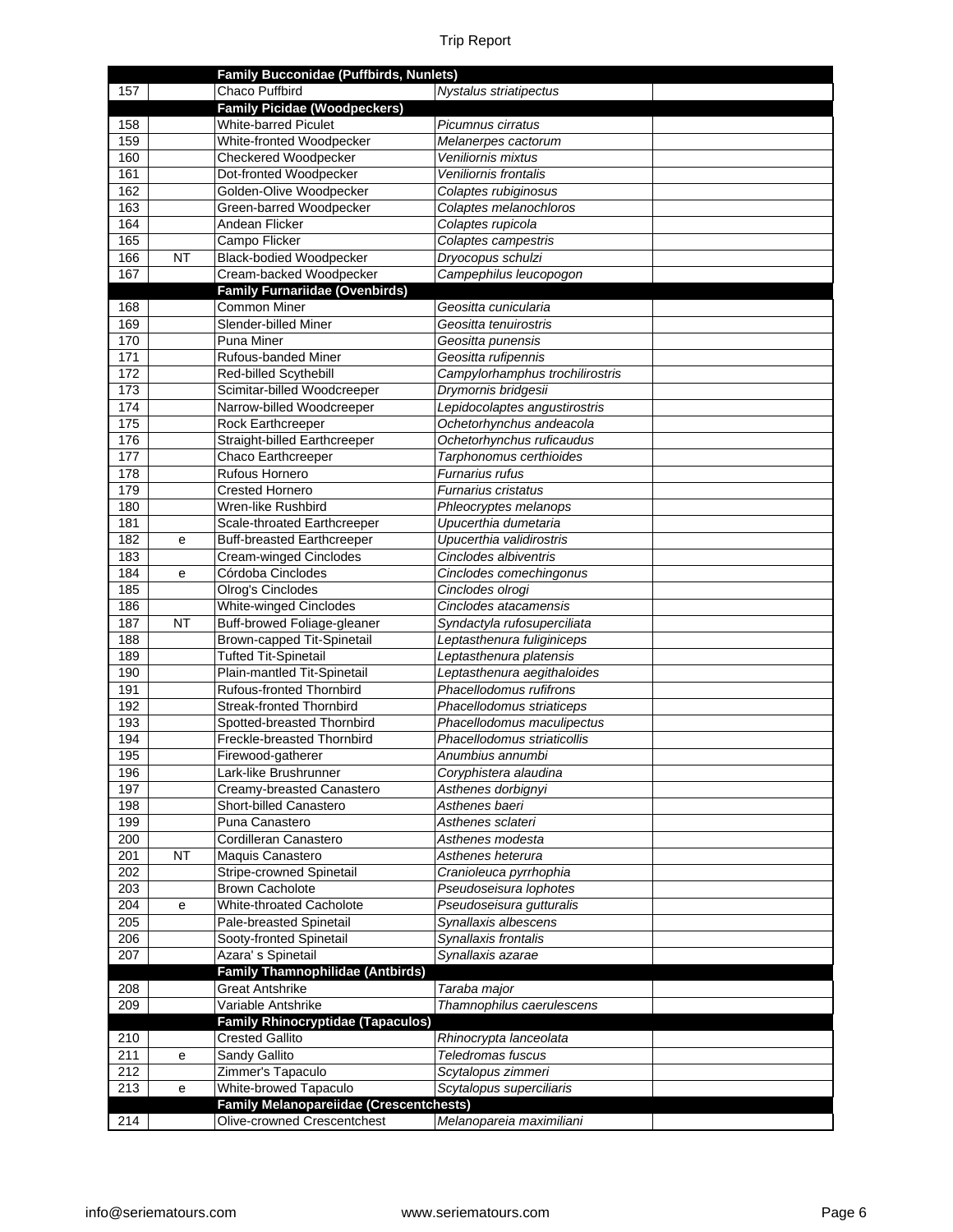|     |      | <b>Family Tyrannidae (Tyrant Flycatchers)</b>    |                                |  |
|-----|------|--------------------------------------------------|--------------------------------|--|
| 215 |      | Rough-legged Tyrannulet                          | Phyllomyias burmeisteri        |  |
| 216 |      | Sclater's Tyrannulet                             | Phyllomyias sclateri           |  |
| 217 |      | White-crested Elaenia                            | Elaenia albiceps               |  |
| 218 |      | Small-billed Elaenia                             | Elaenia parvirostris           |  |
| 219 |      | Slaty Elaenia                                    | Elaenia strepera               |  |
| 220 |      | <b>Highland Elaenia</b>                          | Elaenia obscura                |  |
| 221 |      | Southern Beardless-Tyrannulet                    | Camptostoma obsoletum          |  |
| 222 |      | Suiriri Flycatcher                               | Suiriri suiriri                |  |
| 223 |      | <b>Buff-banded Tyrannulet</b>                    | Mecocerculus hellmayri         |  |
| 224 |      | White-throated Tyrannulet                        | Mecocerculus leucophrys        |  |
| 225 |      | Yellow-billed Tit-Tyrant                         | Anairetes flavirostris         |  |
| 226 |      | <b>Tufted Tit-Tyrant</b>                         | Anairetes parulus              |  |
| 227 |      | White-crested Tyrannulet                         | Serpophaga subcristata         |  |
| 228 |      | White-bellied Tyrannulet                         |                                |  |
| 229 |      |                                                  | Serpophaga munda               |  |
|     | eb   | Stranek's Tyrannulet                             | Serpophaga griseicapilla       |  |
| 230 |      | Tawny-crowned Pygmy-Tyrant                       | Euscarthmus meloryphus         |  |
| 231 |      | <b>Greater Wagtail-Tyrant</b>                    | Stigmatura budytoides          |  |
| 232 |      | Mottled-cheeked Tyrannulet                       | Phylloscartes ventralis        |  |
| 233 |      | Southern Scrub-Flycatcher                        | Sublegatus modestus            |  |
| 234 |      | Pearly-vented Tody-Tyrant                        | Hemitriccus margaritaceiventer |  |
| 235 |      | Bran-colored Flycatcher                          | Myiophobus fasciatus           |  |
| 236 |      | Cinnamon Flycatcher                              | Pyrrhomyias cinnamomeus        |  |
| 237 |      | Cliff Flycatcher                                 | Hirundinea ferruginea          |  |
| 238 |      | Euler's Flycatcher                               | Lathrotriccus euleri           |  |
| 239 |      | Smoke-colored Pewee                              | Contopus fumigatus             |  |
| 240 |      | <b>Black Phoebe</b>                              | Sayornis nigricans             |  |
| 241 |      | Vermilion Flycatcher                             | Pyrocephalus rubinus           |  |
| 242 |      | Andean Negrito                                   | Lessonia oreas                 |  |
| 243 |      | Plumbeous Black-Tyrant                           | Knipolegus cabanisi            |  |
| 244 |      | White-winged Black-Tyrant                        | Knipolegus aterrimus           |  |
| 245 |      | Spectacled Tyrant                                | Hymenops perspicillatus        |  |
| 246 |      | Yellow-browed Tyrant                             | Satrapa icterophrys            |  |
| 247 |      | Spot-billed Ground-Tyrant                        | Muscisaxicola maculirostris    |  |
| 248 |      | Puna Ground-Tyrant                               | Muscisaxicola juninensis       |  |
| 249 |      | Rufous-naped Ground-Tyrant                       | Muscisaxicola rufivertex       |  |
|     |      |                                                  | Muscisaxicola frontalis        |  |
| 250 |      | <b>Black-fronted Ground-Tyrant</b>               |                                |  |
| 251 |      | <b>Black-billed Shrike-Tyrant</b>                | Agriornis montanus             |  |
| 252 |      | Grey-bellied Shrike-Tyrant                       | Agriornis micropterus          |  |
| 253 | eb   | Lesser Shrike-Tyrant                             | Agriornis murinus              |  |
| 254 | eb   | <b>Black-crowned Monjita</b>                     | Xolmis coronatus               |  |
| 255 |      | White Monjita                                    | Xolmis irupero                 |  |
| 256 | e-NT | Salinas Monjita                                  | Xolmis salinarum               |  |
| 257 |      | Black-backed Water-Tyrant                        | Fluvicola albiventer           |  |
| 258 |      | D'Orbigny's Chat-Tyrant                          | Ochthoeca oenanthoides         |  |
| 259 |      | White-browed Chat-Tyrant                         | Ochthoeca leucophrys           |  |
| 260 |      | Cattle Tyrant                                    | Machetornis rixosa             |  |
| 261 |      | Piratic Flycatcher                               | Legatus leucophaius            |  |
| 262 |      | <b>Great Kiskadee</b>                            | Pitangus sulphuratus           |  |
| 263 |      | <b>Streaked Flycatcher</b>                       | Myiodynastes maculatus         |  |
| 264 |      | Variegated Flycatcher                            | Empidonomus varius             |  |
| 265 |      | Crowned Slaty-Flycatcher                         | E. aurantioatrocristatus       |  |
| 266 |      | <b>Tropical Kingbird</b>                         | Tyrannus melancholicus         |  |
| 267 |      | Fork-tailed Flycatcher                           | Tyrannus savana                |  |
| 268 |      | Dusky-capped Flycatcher                          | Myiarchus tuberculifer         |  |
| 269 |      | Swainson's Flycatcher                            | Myiarchus swainsoni            |  |
|     |      | Family Cotingidae (Plantcutters, Cotingas)       |                                |  |
| 270 |      | White-tipped Plantcutter                         | Phytotoma rutila               |  |
|     |      |                                                  |                                |  |
|     |      | Family Tityridae (Becards, Tityras, Schiffornis) |                                |  |
| 271 |      | White-winged Becard                              | Pachyramphus polychopterus     |  |
| 272 |      | <b>Crested Becard</b>                            | Pachyramphus validus           |  |
|     |      | Family Vireonidae (Vireos, Greenlets)            |                                |  |
| 273 |      | Rufous-browed Peppershrike                       | Cyclarhis gujanensis           |  |
| 274 |      | Red-eyed Vireo                                   | Vireo olivaceus                |  |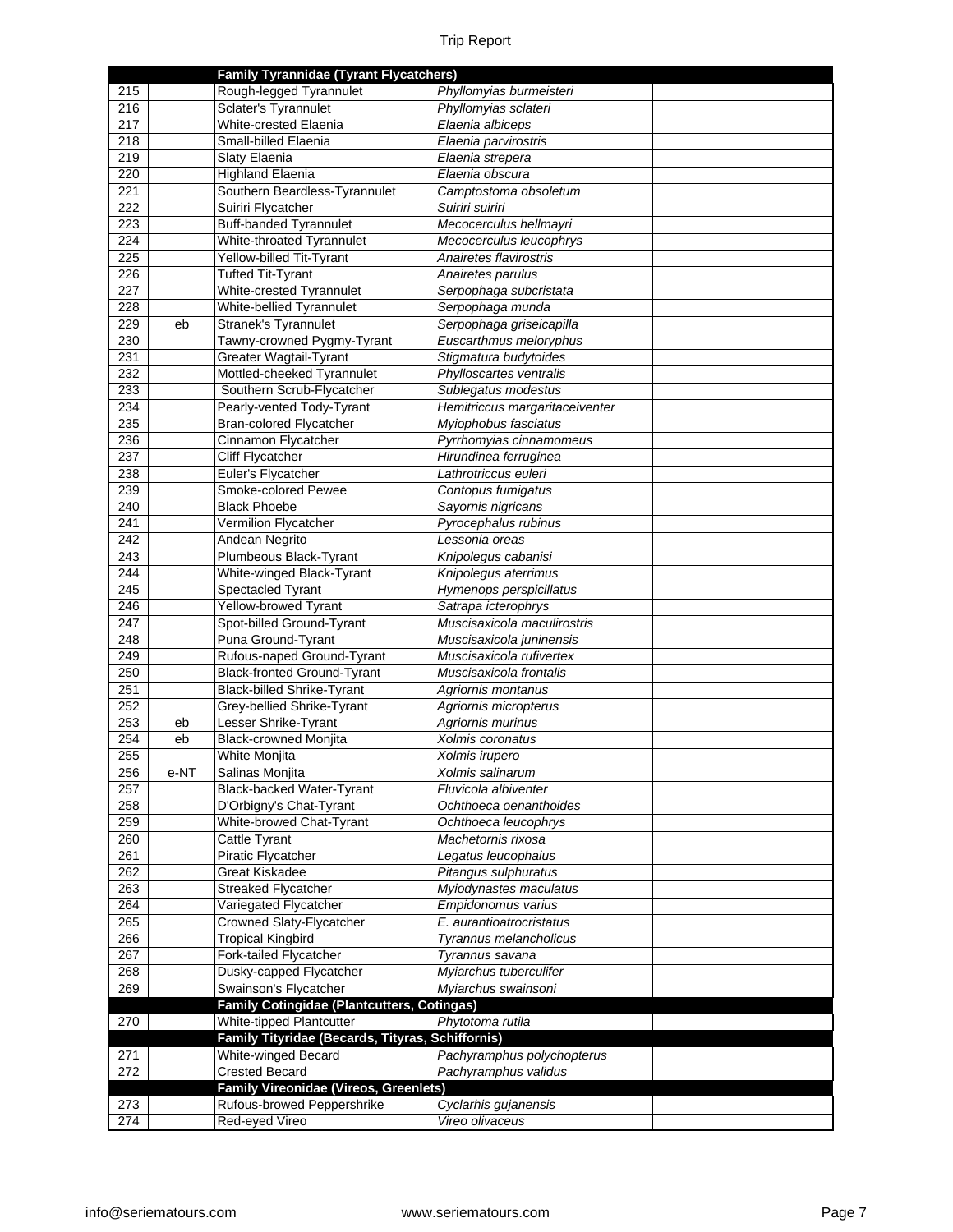|            |           | <b>Family Corvidae (Jays)</b>                        |                                                     |  |
|------------|-----------|------------------------------------------------------|-----------------------------------------------------|--|
| 275        |           | Plush-crested Jay                                    | Cyanocorax chrysops                                 |  |
|            |           | <b>Family Hirundinidae (Swallows)</b>                |                                                     |  |
| 276        |           | <b>Blue-and-white Swallow</b>                        | Pygochelidon cyanoleuca                             |  |
| 277        |           | Tawny-headed Swallow                                 | Alopochelidon fucata                                |  |
| 278        |           | Southern Rough-winged Swallow                        | Stelgidopteryx ruficollis                           |  |
| 279        |           | <b>Brown-chested Martin</b>                          | Progne tapera                                       |  |
| 280        |           | Southern Martin                                      | Progne elegans                                      |  |
| 281        |           | White-rumped Swallow                                 | Tachycineta leucorrhoa                              |  |
|            |           | <b>Family Troglodytidae (Wrens)</b>                  |                                                     |  |
| 282        |           | House Wren                                           | Troglodytes aedon                                   |  |
| 283        |           | <b>Mountain Wren</b>                                 | Troglodytes solstitialis                            |  |
| 284        |           | Sedge Wren                                           | Cistothorus platensis                               |  |
|            |           | <b>Family Polioptilidae (Gnatcatchers)</b>           |                                                     |  |
| 285        |           | <b>Masked Gnatcatcher</b>                            | Polioptila dumicola                                 |  |
|            |           | <b>Family Cinclidae (Dippers)</b>                    |                                                     |  |
| 286        | VU        | Rufous-throated Dipper                               | Cinclus schulzi                                     |  |
|            |           | <b>Family Turdidae (Thrushes)</b>                    |                                                     |  |
| 287        |           | Swainson's Thrush                                    | Catharus ustulatus                                  |  |
| 288        |           | Rufous-bellied Thrush                                | Turdus rufiventris                                  |  |
| 289        |           | Creamy-bellied Thrush                                | Turdus amaurochalinus                               |  |
| 290        |           | Andean-Slaty Thrush                                  | Turdus nigriceps                                    |  |
| 291        |           | Chiguanco Thrush                                     | Turdus chiguanco                                    |  |
|            |           | <b>Family Mimidae (Mockingbirds)</b>                 |                                                     |  |
| 292        | ne        | Patagonian Mockingbird                               | Mimus patagonicus                                   |  |
| 293        |           | Chalk-browed Mockingbird                             | Mimus saturninus                                    |  |
| 294        |           | Brown-backed Mockingbird                             | Mimus dorsalis                                      |  |
|            |           | Family Sturnidae (Starlings, Mynas)                  |                                                     |  |
| 295        | Ť         | <b>European Starling</b>                             | Sturnus vulgaris                                    |  |
|            |           | <b>Family Motacillidae (Pipits)</b>                  |                                                     |  |
| 296        |           | Yellowish Pipit                                      | Anthus lutescens                                    |  |
| 297        |           | Short-billed Pipit                                   | Anthus furcatus                                     |  |
|            |           |                                                      |                                                     |  |
| 298        |           | Hellmayr's Pipit                                     | Anthus hellmayri                                    |  |
|            |           | <b>Family Parulidae (Wood Warblers)</b>              |                                                     |  |
| 299        |           | <b>Tropical Parula</b>                               | Setophaga pitiayumi                                 |  |
| 300        |           | Southern Yellowthroat                                | Geothlypis aequinoctialis                           |  |
| 301        |           | Two-banded Warbler                                   | Myiothlypis bivittata                               |  |
| 302        |           | Pale-legged Warbler                                  | Myiothlypis signata                                 |  |
| 303        |           | <b>Brown-capped Redstart</b>                         | Myioborus brunniceps                                |  |
|            |           | <b>Family Thraupidae (Tanagers, etc)</b>             |                                                     |  |
| 304        |           | <b>Red-crested Cardinal</b>                          | Paroaria coronata                                   |  |
| 305        |           | Orange-headed Tanager                                | Thlypopsis sordida                                  |  |
| 306        |           | Rust-and-yellow Tanager                              | Thlypopsis ruficeps                                 |  |
| 307        | <b>NT</b> | Rufous-bellied Mountain-Tanager                      | Pseudosaltator rufiventris                          |  |
| 308        |           | Fawn-breasted Tanager                                | Pipraeidea melanonota                               |  |
| 309        |           | Blue-and-yellow Tanager                              | Pipraeidea bonariensis                              |  |
| 310        |           | Sayaca Tanager                                       | Thraupis sayaca                                     |  |
| 311        |           | Rusty Flowerpiercer                                  | Diglossa sittoides                                  |  |
| 312        |           | <b>Black-hooded Sierra-Finch</b>                     | Phrygilus atriceps                                  |  |
| 313        |           | Grey-hooded Sierra-Finch                             | Phrygilus gayi                                      |  |
| 314        |           | Mourning Sierra-Finch                                | Phrygilus fruticeti                                 |  |
| 315        |           | Plumbeous Sierra-Finch                               | Phrygilus unicolor                                  |  |
| 316        | ne        | Red-backed Sierra-Finch                              | Phrygilus dorsalis                                  |  |
| 317        |           | Ash-breasted Sierra-Finch                            | Phrygilus plebejus                                  |  |
| 318        |           | Short-tailed Finch                                   | Idiopsar brachyurus                                 |  |
| 319        |           | Common Diuca-Finch                                   | Diuca diuca                                         |  |
| 320        |           | <b>Black-crested Finch</b>                           | Lophospingus pusillus                               |  |
| 321        |           | Rufous-sided Warbling-Finch                          | Poospiza hypochondria                               |  |
| 322        |           | Black-and-rufous Warbling-Finch                      | Poospiza nigrorufa                                  |  |
| 323        |           | Black-and-chestnut Warbling-Finch                    | Poospiza whitii                                     |  |
| 324        | ne-VU     | Tucuman Mountain-Finch                               | Poospiza baeri                                      |  |
| 325        |           | Rusty-browed Warbling-Finch                          | Microspingus erythrophrys                           |  |
| 326<br>327 |           | Ringed Warbling-Finch<br>Black-capped Warbling-Finch | Microspingus torquatus<br>Microspingus melanoleucus |  |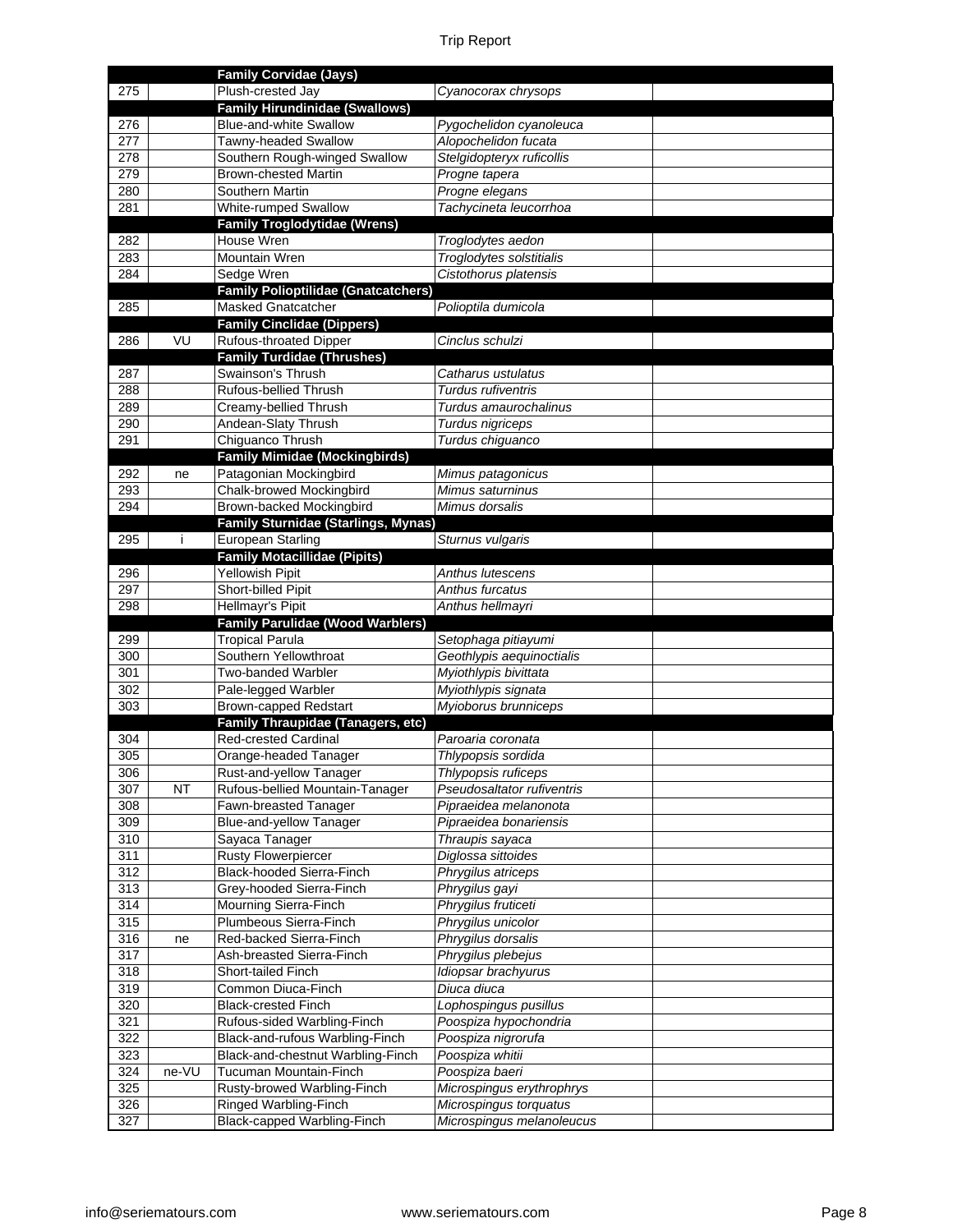| 328 |    | Puna Yellow-Finch                                     | Sicalis lutea                                                           |  |
|-----|----|-------------------------------------------------------|-------------------------------------------------------------------------|--|
| 329 |    | <b>Bright-rumped Yellow-Finch</b>                     | Sicalis uropygialis                                                     |  |
| 330 |    | Citron-headed Yellow-Finch                            | Sicalis luteocephala                                                    |  |
| 331 |    | Greenish Yellow-Finch                                 | Sicalis olivascens                                                      |  |
| 332 |    | Saffron Finch                                         | Sicalis flaveola                                                        |  |
| 333 |    | <b>Grassland Yellow-Finch</b>                         | Sicalis luteola                                                         |  |
| 334 |    | Great Pampa-Finch                                     | Embernagra platensis                                                    |  |
| 335 |    | <b>Blue-black Grassquit</b>                           | Volatinia jacarina                                                      |  |
| 336 |    | Double-collared Seedeater                             | Sporophila caerulescens                                                 |  |
| 337 |    | <b>Band-tailed Seedeater</b>                          | Catamenia analis                                                        |  |
| 338 |    | Plain-colored Seedeater                               | Catamenia inornata                                                      |  |
| 339 |    | <b>Red-crested Finch</b>                              | Coryphospingus cucullatus                                               |  |
|     |    | Incertae Sedis (Saltator, Saltatricula, Mitrospingus) |                                                                         |  |
| 340 |    | Greyish Saltator                                      | Saltator coerulescens                                                   |  |
| 341 |    | Golden-billed Saltator                                | Saltator aurantiirostris                                                |  |
| 342 |    | Many-colored Chaco-Finch                              | Saltatricula multicolor                                                 |  |
|     |    | <b>Family Emberizidae (Sparrows, Finches)</b>         |                                                                         |  |
| 343 |    | Rufous-collared Sparrow                               | Zonotrichia capensis                                                    |  |
| 344 | ne | <b>Stripe-capped Sparrow</b>                          | Rhynchospiza strigiceps                                                 |  |
| 345 |    | Saffron-billed Sparrow                                | Arremon flavirostris                                                    |  |
| 346 |    | White-browed Brush-Finch                              | Arremon torquatus                                                       |  |
| 347 |    | Fulvous-headed Brush-Finch                            | Atlapetes fulviceps                                                     |  |
| 348 | e  | Yellow-striped Brush-Finch                            | Atlapetes citrinellus                                                   |  |
| 349 |    | Common Chlorospingus                                  | Chlorospingus ophtalmicus                                               |  |
|     |    | Family Cardinalidae (Cardinal Grosbeaks, Tanagers)    |                                                                         |  |
| 350 |    | <b>Hepatic Tanager</b>                                | Piranga flava                                                           |  |
| 351 |    | <b>Black-backed Grosbeak</b>                          | Pheucticus aureoventris                                                 |  |
| 352 |    | <b>Ultramarine Grosbeak</b>                           | Cyanocompsa brissonii                                                   |  |
|     |    |                                                       | Family Icteridae (Orioles, Caciques, Blackbirds, Cowbirds, Meadowlarks) |  |
| 353 |    | Variable Oriole                                       | Icterus pyrrhopterus                                                    |  |
| 354 |    | Chestnut-capped Blackbird                             | Chrysomus ruficapillus                                                  |  |
| 355 |    | Grayish Baywing                                       | Agelaioides badius                                                      |  |
| 356 |    | <b>Screaming Cowbird</b>                              | Molothrus rufoaxillaris                                                 |  |
| 357 |    | <b>Shiny Cowbird</b>                                  | Molothrus bonariensis                                                   |  |
| 358 |    | <b>White-browed Meadowlark</b>                        | Sturnella superciliaris                                                 |  |
| 359 |    | Long-tailed Meadowlark                                | Sturnella loyca                                                         |  |
|     |    | Family Fringillidae (Cardueline Finches, Euphonias)   |                                                                         |  |
| 360 |    | <b>Thick-billed Siskin</b>                            | Spinus crassirostris                                                    |  |
| 361 |    | <b>Hooded Siskin</b>                                  | Spinus magellanica                                                      |  |
| 362 |    | <b>Black Siskin</b>                                   | Spinus atrata                                                           |  |
| 363 |    | Golden-rumped Euphonia                                | Euphonia cyanocephala                                                   |  |
|     |    | <b>Family Passeridae (Old World Sparrows)</b>         |                                                                         |  |
| 364 | ÷  | <b>House Sparrow</b>                                  | Passer domesticus                                                       |  |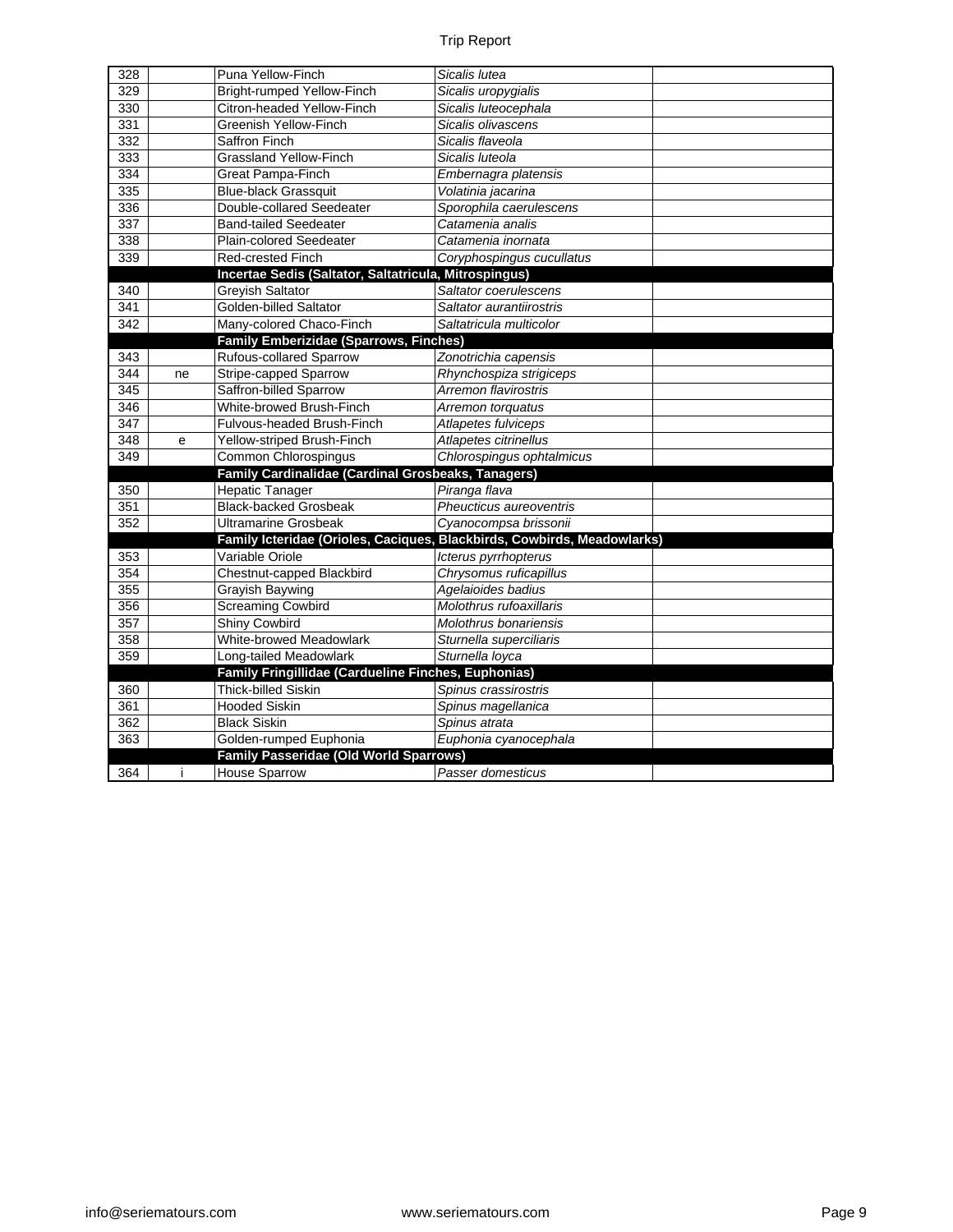

The stunning Chaco Owl .Photo by H. Slongo



Diademed Sandpiper Plover. Photo by H. Slongo.



Salinas Monjita. Photo by H. Slongo.



Blue-tufted Starthroat. Photo by H. Slongo



Mountain Caracara. Photo by H. Slongo.



Puna Tinamou.Photo by H. Slongo.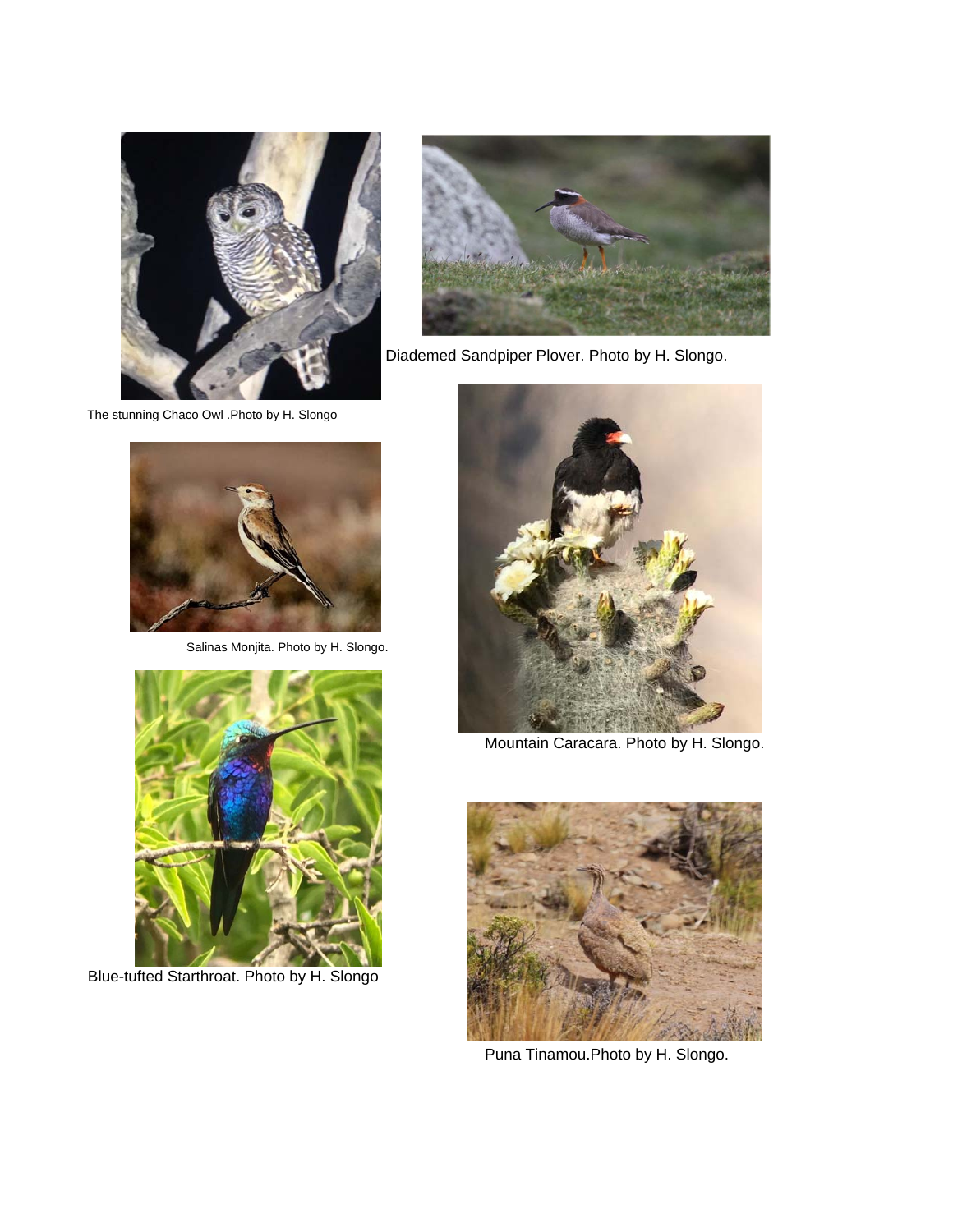

Cream-backed Woodpecker. Photo by H. Slongo.



Black-crested Finch.Photo by H. Slongo.



Female Red-tailed Comet. Photo by H. Slongo



Red-backed Sierra-Finch. (H. Slongo).



Magellanic Horned Owl.Photo by H. Slongo



Short-tailed Finch. Photo by H. Slongo